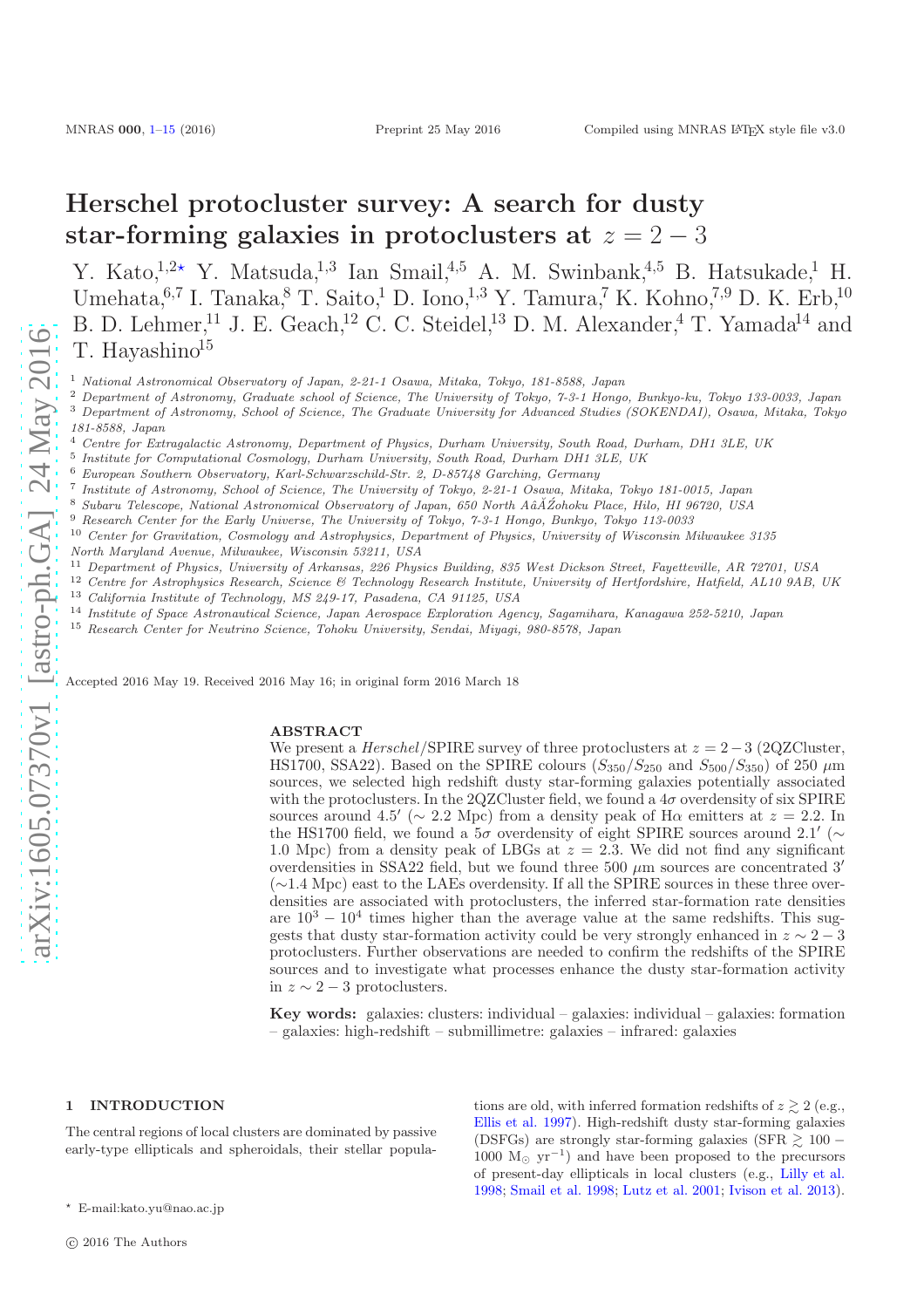Large hydro-dynamical simulations and galaxy formation models predict intense star formation could be detectable as concentrations of DSFGs in  $z \gtrsim 2$  protoclusters (e.g., [Granato et al. 2015](#page-9-5)). Indeed, there have been reports of a reversal of the SFR-density relation (e.g., [Elbaz et al. 2007;](#page-9-6) [Tran et al. 2010](#page-9-7)), which is increasing SFR with increasing local density at  $z \gtrsim 1$ . Protoclusters at  $z \gtrsim 2$  are thus unique laboratories to explore bursting star-formation in a critical epoch of galaxy formation [\(Casey 2016](#page-9-8)).

A numbers of studies have confirmed the presence of DSFGs in  $z \leq 2$  galaxy clusters (e.g., [Brodwin et al. 2013](#page-8-0); [Smail et al. 2014;](#page-9-9) [Ma et al. 2015;](#page-9-10) [Webb et al. 2015](#page-9-11)), while studies confirming DSFGs at  $z \geq$ 2 protoclusters are also progressing (e.g., [Tamura et al.](#page-9-12) [2009](#page-9-12); [Clements et al. 2014](#page-9-13); [Umehata et al. 2014,](#page-9-14) [2015;](#page-9-15) [Casey et al. 2015](#page-9-16)). Some surveys to search for DSFGs at far-infrared wavelengths have focused on radio galaxy fields (e.g., [Stevens et al. 2003](#page-9-17); [Valtchanov et al. 2013;](#page-9-18) [Rigby et al. 2014](#page-9-19); [Dannerbauer et al. 2014](#page-9-20)). Radio galaxies are thought to be tracers of large scale structures, and some fraction of  $z \geq 2$  protoclusters around radio galaxies indeed appear to have experienced bursting dusty starformation related to DSFGs (e.g., [Ivison et al. 2000\)](#page-9-21). However, such regions may be biased by the end to host a currently accreting Super Massive Black Hole (SMBH) and so we also need to explore DSFGs large-scale structures selected by other techniques at  $z \geq 2$  to investigate bursting star-formation more generally. [Clements et al.](#page-9-13) [\(2014\)](#page-9-13) investigated  $\sim 90 \text{ deg}^2$  sky observed as part of the HerMES survey with Planck and Herschel to search for clusters undergoing dusty star-formation. They found four candidate clusters, and for all four cases they found evidence of galaxy clusters with red-sequence based on optical/NIR data. The star-formation rate density of these at  $z \geq 2$  are four order of magnitudes higher than the cosmic averaged values. But is this also true for dusty star-formation in known optical/UVselected galaxy clusters at  $z \geq 2$ ?

In this paper, we report a result of observations with the Spectral and Photometric Imaging Receiver (SPIRE; [Griffin et al. 2010](#page-9-22)) on the Herschel Space Observatory (*HSO*; [Pilbratt et al. 2010\)](#page-9-23) for three protoclusters at  $z =$  $2 - 3$  (2QZCluster, HS1700, and SSA22 at  $z = 2.2, 2.3$ , and 3.1, respectively). The three protoclusters have filamentary, large scale structures of rest-frame UV to optical selected galaxies. The structure of this paper is following. In §2 we introduce the Herschel/SPIRE observations, the data processing, and our targeted fields. In §3 we present source detection methods, number counts, and SPIRE colour selection. In §4 and §5 we present our results, discussion, and then summarize our main findings. We use the following cosmological parameters:  $\Omega_m = 0.3$ ,  $\Omega_{\Lambda} = 0.7$ ,  $h = 0.7$ . In this cosmology, the Universe is 2.9, 2.8, and 2.0 Gyr old and 1.0′′ corresponds to 8.3, 8.2 and 7.6 kpc in physical length at  $z = 2.2$ , 2.3 and 3.1, respectively.

#### 2 OBSERVATIONS & TARGET FIELDS

#### 2.1 SPIRE OBSERVATIONS

Our Herschel/SPIRE observations were performed as part of the second Open Time (OT2) Herschel programs (PI: Y. Matsuda). We summarize the observations in Table 1. The observations were executed in Large Map mode with a scan rate of 30'' s<sup>-1</sup>, repeated 14 times for each field ( $N_{\text{rep}}$ =14). The dates of observations are 22 June 2012 (2QZCluster), 4 March 2012 (HS1700), and 10 May 2012 (SSA22). The coverage of the maps are  $\sim 23' \times 23'$  (2QZCluster),  $\sim$ 22′ × 22′ (HS1700), and ~ 33′ × 33′ (SSA22) corresponding to  $\sim$  40−60 comoving Mpc at the protocluster redshifts, which are sufficient to search for concentration of DSFGs around the density peak of protocluster members. The integration times are 1.8, 1.5 and 3.7 hours for 2QZCluster, HS1700 and SSA22, respectively. Maps were produced with the Herschel Interactive Processing Environment (HIPE, v11.0.0), following the standard data processing and map-making steps with destriping. The full width at half maximum (FWHM) of the SPIRE beam is 18.1′′, 24.9′′ and 36.6′′ at 250, 350 and  $500 \ \mu m$ , respectively [\(Swinyard et al. 2010](#page-9-24)). The final maps have pixel sizes of  $6''$ ,  $10''$ , and  $14''$  at 250, 350, and 500  $\mu$ m. We measured the  $1\sigma$  confusion noise  $(\sigma_{\text{conf}})$  as map variance of flux density within effective area (Table 1), which are slightly higher than the values of blank fields [\(Nguyen et al.](#page-9-25) [2010](#page-9-25)). The instrumental noise measured in our three protoclusters are about one-third of the confusion noise (Table 1).

#### 2.2 PROTOCLUSTER TARGETS

2QZCluster; This protocluster was originally identified as a concentration of five Quasi Stellar Objects (QSOs) in a ∼ 1 degree region at  $z = 2.23$  from the 2dF Quasar Redshift survey [\(Croom et al. 2001](#page-9-26), [2004\)](#page-9-27). Four out of the five QSOs are even more strongly clustered in a  $30 \times 30$  comoving Mpc patch. An  $H\alpha$  narrow-band imaging revealed a filamentary large-scale structure of an over density of 22 HAEs connecting the QSOs [\(Matsuda et al. 2011](#page-9-28)). Chandra/ACIS-I 100 ks observations of this structure also showed evidence that the Active Galactic Nucleus (AGNs) fraction is a factor of ∼ 3.5 higher than blank fields [\(Lehmer et al. 2013](#page-9-29)).

HS1700; This protocluster was originally discovered as a ∼ 7× density contrast redshift spike of UV/opticalselected star forming galaxies (BX/BM) within a ∼ 25 comoving Mpc region at  $z = 2.30$  [\(Steidel et al.](#page-9-30)  $2005$ ). A Ly $\alpha$  narrowband imaging survey revealed a filamentary large-scale structure of six giant  $Ly\alpha$ Blobs (LABs) (Erb, Bogosavljević, & Steidel 2011). Chandra/ACIS-I 200 ks observations of this structure also showed tentative evidence of an enhancement of AGN fraction compared to the field environment [\(Digby-North et al. 2010](#page-9-32)).

SSA22; This protocluster was originally discovered as a  $\sim 4-6\times$  density contrast in redshift distribution of Lyman Break Galaxies (LBGs) and  $Ly\alpha$  emitters (LAEs) within a  $\sim$  20 comoving Mpc region at  $z = 3.09$  [\(Steidel et al. 1998,](#page-9-33) [2000](#page-9-34)). A wide-field  $Ly\alpha$  narrowband imaging survey with Subaru Telescope revealed a filamentary large-scale structure of 283 LAEs, extended to at least ∼ 60 comoving Mpc [\(Hayashino et al. 2004](#page-9-35)). This sample of LAEs includes 35 LABs with sizes of 30–150 kpc scale [\(Steidel et al. 2000;](#page-9-34) [Matsuda et al. 2004](#page-9-36)). Chandra/ACIS-I 400 ks observations of this structure showed that the AGN fraction of protocluster members is ∼ 3× higher than that in the field environment [\(Lehmer et al. 2009a](#page-9-37)[,b\)](#page-9-38).

Blank field (COSMOS); We have chosen well-studied ex-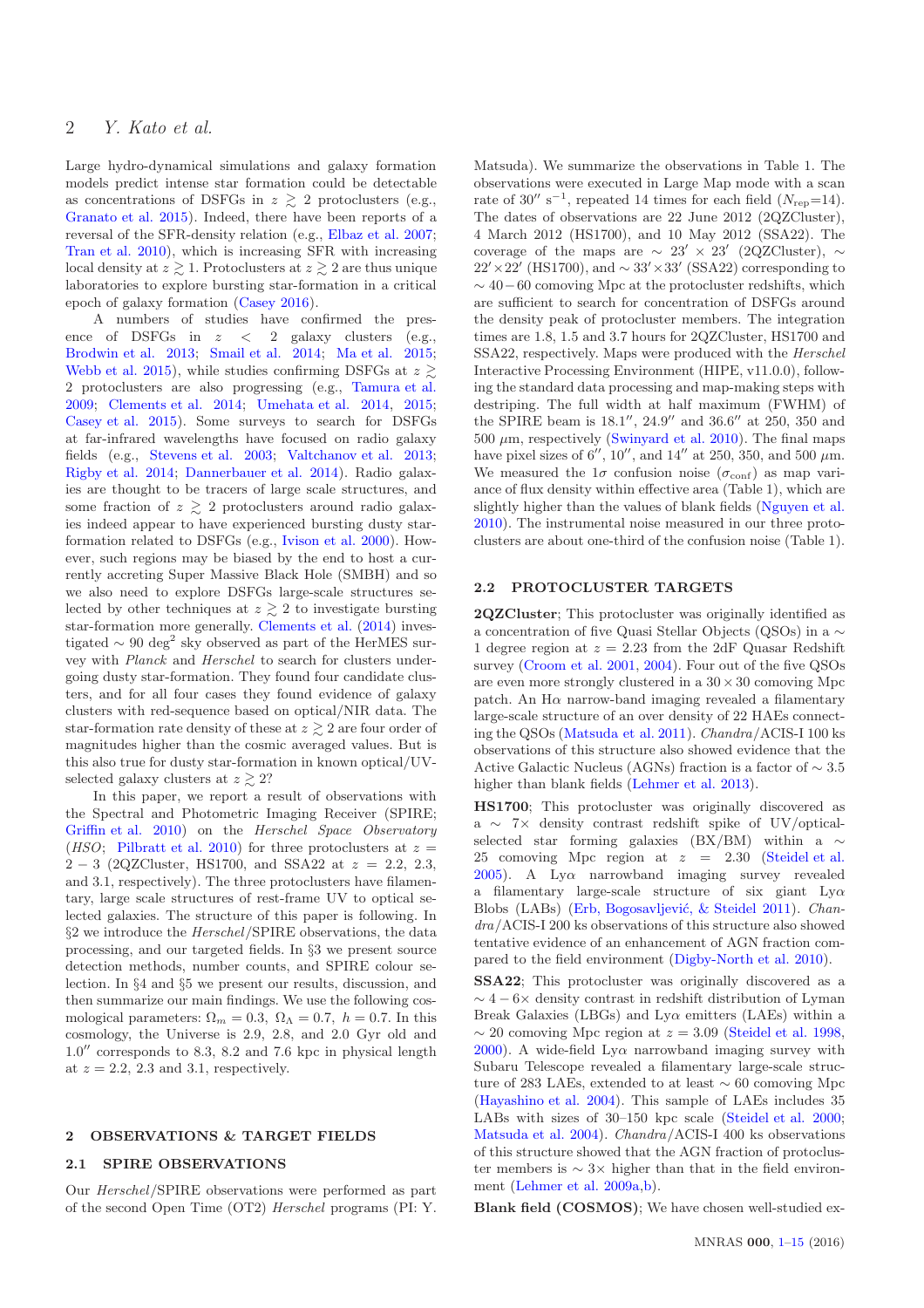| Target            | $z^a$                    | $R.A.^b$  | $Dec^c$      | Area <sup>d</sup>   | $t_{\rm int}^{\text{e}}$ |                    | $\sigma_{\rm conf}$ |                    |                    | $\sigma_{inst}$ <sup>g</sup> |                    |
|-------------------|--------------------------|-----------|--------------|---------------------|--------------------------|--------------------|---------------------|--------------------|--------------------|------------------------------|--------------------|
|                   |                          | (J2000)   | J2000        | $(\text{arcmin}^2)$ | (hours)                  | $S_{250}$<br>(mJy) | $S_{350}$<br>(mJy)  | $S_{500}$<br>(mJy) | $S_{250}$<br>(mJy) | $S_{350}$<br>mJy)            | $S_{500}$<br>(mJy) |
|                   |                          |           |              |                     |                          |                    |                     |                    |                    |                              |                    |
| 2QZCluster        | $2.230 \pm 0.016$        | 10h03m51s | $+00d15m09s$ | 515                 | 1.8                      | 6.7                | 7.0                 | 7.1                | $2.0 - 3.9$        | $1.6 - 2.6$                  | $2.0 - 3.3$        |
| <b>HS1700</b>     | $2.300 \pm 0.015$        | 17h01m15s | $+64d14m03s$ | 497                 | 1.5                      | 7.3                | 7.4                 | 7.5                | $2.0 - 3.7$        | $1.6 - 2.7$                  | $2.0 - 3.2$        |
| SSA <sub>22</sub> | $3.09 \pm 0.03$          | 22h17m34s | $+00d17m01s$ | 1076                | 3.7                      | 7.7                | 7.8                 | 8.0                | $1.9 - 3.2$        | $1.6 - 2.4$                  | $1.9 - 3.0$        |
| COSMOS            | $\overline{\phantom{a}}$ | 10h00m37s | $+02d11m26s$ | 3422                | 50.1                     | 7.1                | 7.7                 | 7.8                | $2.1 - 2.7$        | $1.7 - 2.0$                  | $2.1 - 2.8$        |

Table 1. Summary of our Herschel/SPIRE observations.

Notes. (a): Redshift range of the member galaxies, based on HAEs for 2QZCluster [\(Matsuda et al. 2011](#page-9-28)) and LBGs for HS1700 [\(Steidel et al. 2005\)](#page-9-30) and SSA22 [\(Steidel et al. 1998,](#page-9-33) [2000\)](#page-9-34). (b), (c): The coordinates of the field centre of Herschel/SPIRE observations. (d): The area where the integration time is greater than  $30\%$ . For COSMOS field, we used centre of  $3422$  arcmin<sup>2</sup> area. We detected sources within this area. (see also Figure 3). (e): The total integration time. For the survey design of COSMOS field, please see [Oliver et al.](#page-9-39)  $(2012)$  $(2012)$ .  $(f)$ ,  $(g)$ : The confusion noise and instrumental noise.



Figure 1. Number counts at 250, 350 and 500  $\mu$ m in the three protoclusters and COSMOS field. We detected S/N  $>$  2 sources in the 250  $\mu$ m maps and measured the 350 and 500  $\mu$ m fluxes at the positions of the 250  $\mu$ m sources. We fitted the data points of COSMOS filed with a bézier curve. The number counts of the SPIRE sources in the protoclusters averaged over their full fields are roughly consistent with those of COSMOS field. The number counts of the SPIRE sources in COSMOS field are also consistent with those of HerMES blank fields (Béthermin et al. 2012), suggesting that COSMOS field can be used as a control field.

tragalactic field Cosmic Evolution Survey (COSMOS) to use as a blank field, which is observed as a part of Herschel Multi-tiered Extra-galactic survey, HerMES [\(Oliver et al.](#page-9-39) [2012](#page-9-39)). The SPIRE map in COSMOS field is larger and deeper than our observations, so we have reprocessed them by limiting to the same depth using  $N_{\text{rep}} = 14$ . Subsequently, we apply the same map making, and source detection procedure in order to make sure that we match the depth of our observations. The confusion and instrumental noise values are given in Table 1.

#### 3 ANALYSIS

#### 3.1 DETECTION & NUMBER COUNTS

The source detection was conducted on the  $250 \,\mu m$  maps, because of the better spatial resolution compared with longer wavelength bands. We cation that 500  $\mu$ m detection causes a source blending (even  $250 \mu m$  can deblend these) and large spatial uncertainty. We used the SUSSEXTRACTOR [\(Smith et al. 2012](#page-9-40)) for the source detection and photometry. We detected  $S/N > 2$  sources in the maps within the region where the integration time is greater than 30% of the deepest parts  $(515 \text{ arcmin}^2 \text{ for } 2QZCluster, 497 \text{ arcmin}^2$ for HS1700, 1076  $\mathrm{arcmin}^2$  for SSA22, and 3422  $\mathrm{arcmin}^2$  for COSMOS field). We measured 350  $\mu$ m and 500  $\mu$ m fluxes at the positions of sources detected in the 250  $\mu$ m maps, then listed these 250  $\mu$ m sources only if the flux density is above 12 mJy in at least one of the SPIRE bands (See also Table 8–10, and the full tables are avaivable in online). This flux density limit corresponds to  $\sim 4\sigma$  of the instrumental noise and  $\sim 2\sigma$  of the confusion noise in all three bands. For SSA22, we cut out the region shown in Figure 3 due to the high background fluxes from the Galactic cirrus.

We compared these SPIRE number counts with COS-MOS field. We show the raw (i.e., not corrected for the completeness) number counts in Figure 1 (See also Table 5– 7). The raw number counts are roughly consistent with COS-MOS field data at  $> 20$  mJy bin at 250 and 350  $\mu$ m. A moderate excess of number counts at  $S_{350} > 50$  mJy and  $S_{500} > 40$  mJy were found (by a factor of 2–3) in HS1700 and 2QZCluster, although they are within the error bars based on Poisson noise. We also compared number counts in COSMOS field with wider HerMES survey data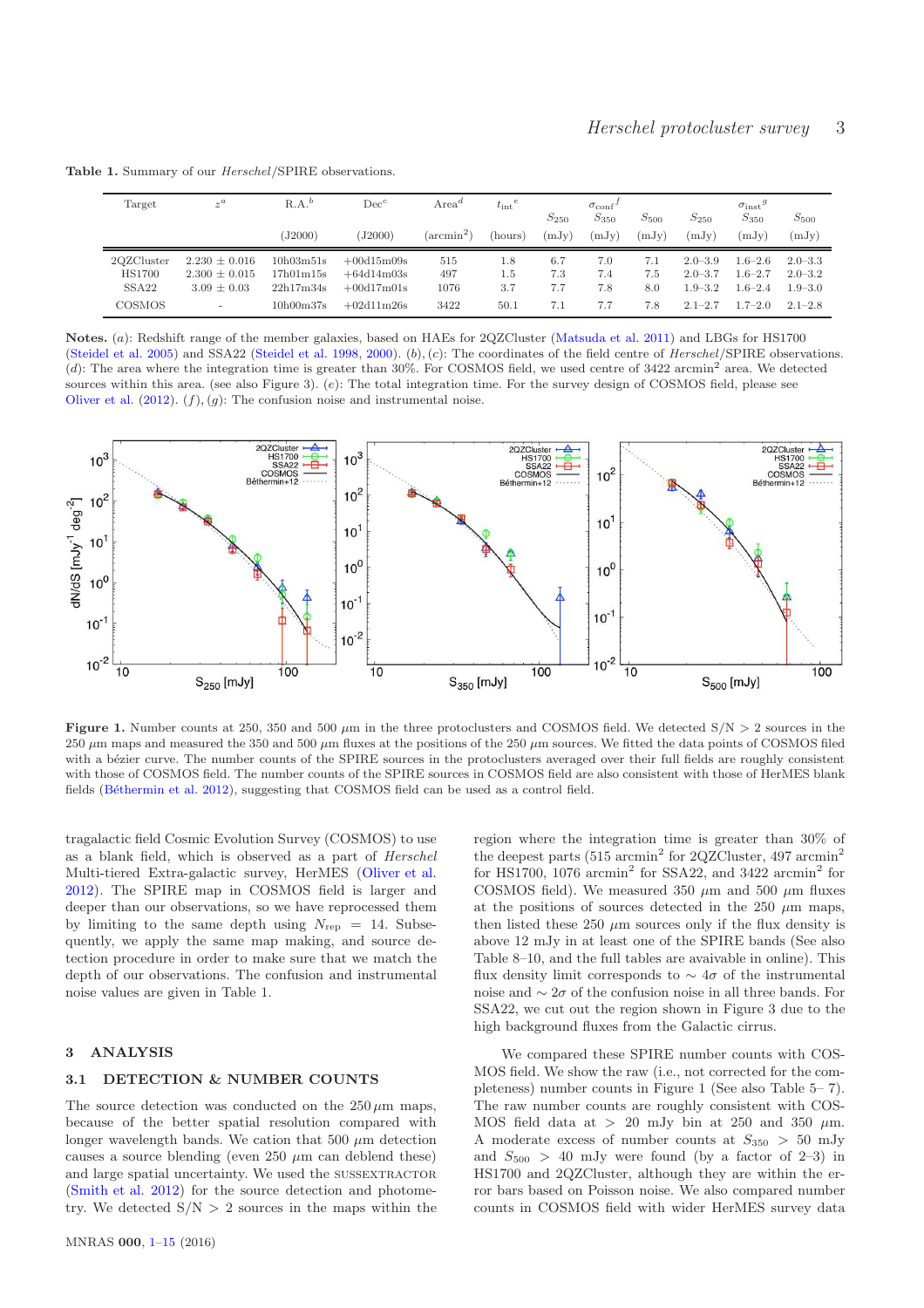Table 2. Summary of  $Herschel/SPIRE$  sources in the three protoclusters.

| Field                                                                                     | Area <sup>a</sup><br>$(\arcsin^{-2})$ | $N^b$<br>$(\text{prior})$ | $N^{c}$<br>(catalogued) | N <sup>d</sup><br>(selected) | $N^e$        | $\Sigma^f$<br>$(\arcsin^{-2})$                              | $\Sigma^g$<br>$(\arcsin^{-2})$         | $\delta^h$                   |                            |
|-------------------------------------------------------------------------------------------|---------------------------------------|---------------------------|-------------------------|------------------------------|--------------|-------------------------------------------------------------|----------------------------------------|------------------------------|----------------------------|
| 2QZCluster<br><b>HS1700</b><br>SSA <sub>22</sub>                                          | 515<br>497<br>1076                    | 643<br>579<br>1253        | 399<br>383<br>772       | 12<br>26<br>55               | 6<br>8<br>h. | $0.023 + 0.007$<br>$0.052 + 0.010$<br>$0.051 \pm 0.007$     | $0.132 \pm 0.054$<br>$0.186 \pm 0.066$ | $3.0 \pm 1.7$<br>$3.7 + 1.7$ | $3.9 + 2.1$<br>$5.0 + 2.2$ |
| COSMOS (matched to 2QZCluster)<br>COSMOS (matched to HS1700)<br>COSMOS (matched to SSA22) | 3422<br>3422<br>3422                  | 4923<br>4923<br>4923      | 2777<br>2777<br>2777    | 111<br>140<br>262            | 10           | $0.032 \pm 0.003$<br>$0.041 \pm 0.004$<br>$0.077 \pm 0.005$ |                                        |                              |                            |

Notes. (a): The area where the integration time is greater than 30%. We detected sources within this area. (b): The numbers of S/N  $(250 \,\mu\text{m})$  > 2 prior sources. (c): The numbers of catalogued sources which at least one SPIRE band flux is above 12 mJy. (d): The numbers of colour-selected bright SPIRE sources. For SSA22, we excluded the sources in high background fluxes (see Figure 3). (e): The numbers of colour-selected bright SPIRE sources within the overdensities.  $(f)$ : The surface density of colour-selected bright SPIRE sources. The errors assume Poisson statistics.  $(g)$ : The surface density of colour-selected bright SPIRE sources in the overdensities, assume an area of the overdensities  $(r = 3.8'$  for 2QZCluster,  $r = 3.7'$  for HS1700). The errors assume Poisson statistics.  $(h) - (i)$ : The δ and σ are calculated from  $\delta_{\rm pc} = (n_{\rm pc} - n_{\rm ave})/n_{\rm ave}$  and  $\sigma_{\rm pc} = (n_{\rm pc} - n_{\rm ave})/ \sigma_{\rm ave}$ . The errors assume Poisson statistics.



Figure 2.  $S_{500}/S_{350}$  vs  $S_{350}/S_{250}$  colour-colour diagram of the 250  $\mu$ m sources. From left to right, we show the plots for 2QZCluster, HS1700, and SSA22. We selected candidates of DSFGs possibly associated with the protoclusters whose colours are consistent with a single gray body SEDs including a photometric error of  $\pm 20\%$  (shaded regions). We assume the protocluster redshifts, dust temperatures of  $T_d = 30 - 40$  K and dust emissivity  $\beta = 1.5$ . The grey solid and dashed lines show tracks of single grey body SEDs for different  $\beta$ . We plot sources with fluxes above 12mJy in least one SPIRE bands as small grey points. The coloured larger/smaller symbols show sources with  $L_{\text{FIR}}$  larger/smaller than  $5.0 \times 10^{12} L_{\odot}$ . The error bars show the average errors of colour-selected bright SPIRE sources. We have selected 2%, 5%, and 4% colour-selected bright SPIRE sources to search for overdensities of DSFGs in 2QZCluster, HS1700, and SSA22. We plot the expected colours for Arp 220 as a function of redshifts [\(Polletta et al. 2007](#page-9-41)) for comparison. We plot open circles on track of Arp220 every  $z = 0.5$  from  $z = 0$  to  $z = 5.5$ .

(Béthermin et al. 2012). The number counts in COSMOS field agree with that of HerMES survey data, suggesting that COSMOS field is suitable as a control field.

#### 3.2 SPIRE COLOUR SELECTION

In order to search for DSFGs possibly associated with the protoclusters, we applied a colour constraint to the SPIRE detected sources. The  $S_{350}/S_{250}$  and  $S_{500}/S_{350}$  colours were used to select the sources with single grey body SEDs at the protocluster's redshift ranges, with dust temperatures of  $T_d = 30 - 40$  K, and a dust emissivity  $\beta = 1.5$ . [Casey et al.](#page-9-42) [\(2012](#page-9-42)) measured the dust temperatures of SPIRE-selected DSFGs and showed that they are in the range of  $T_d = 20 -$ 60 K. The dust emissivity index is determined by [Hildebrand](#page-9-43) [\(1983](#page-9-43)), and typically  $\beta = 1.0 - 2.0$  for DSFGs. Different values of  $\beta$  do not significantly affect our conclusion, yielding almost the same temperature and SPIRE colours. We included flux errors of  $\pm 20\%$  in estimating the uncertainties in the SPIRE colours. Figure 2 shows  $S_{500}/S_{350}$  vs.  $S_{350}/S_{250}$ colour-colour diagram of the SPIRE sources in the three protoclusters.

We derived  $L_{\text{FIR}}$  (8 – 1000  $\mu$ m) by fitting single grey body SEDs with  $T_d$  a free parameter. From the sources selected based on the SPIRE colours, we further applied a FIR luminosity cut of  $L_{\text{FIR}} \geq 5.0 \times 10^{12} L_{\odot}$  for conservative searching for DSFGs. Thus the lowest flux densities in our samples are (36.0, 30.0, 19.4) mJy for 2QZCluster, (28.8, 26.3, 15.2) mJy for HS1700, and (15.6, 19.2, 12.9) mJy for SSA22 in the SPIRE bands (250, 350, 500)  $\mu$ m, respec-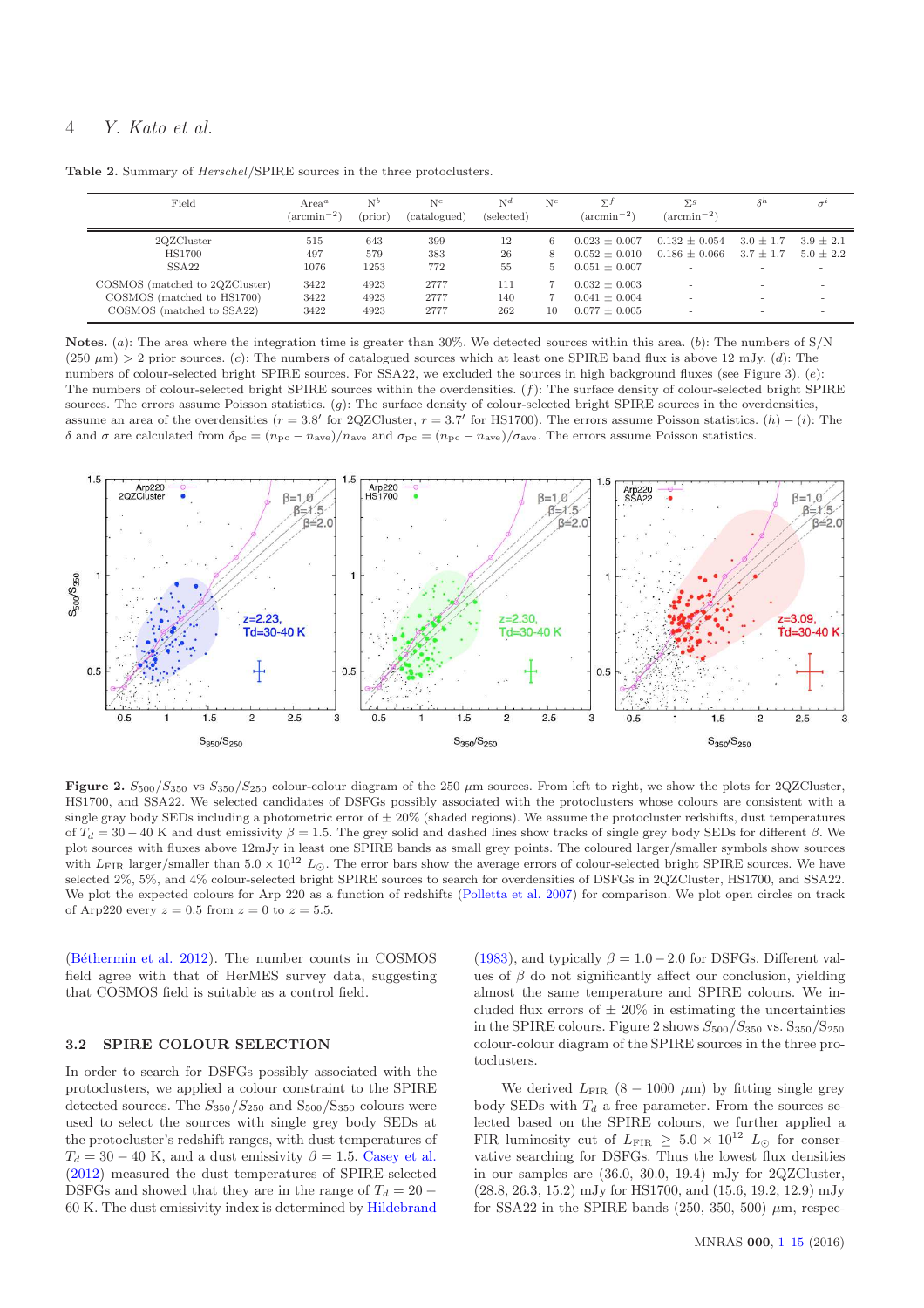

Figure 3. Sky distributions of colour-selected bright 250  $\mu$ m sources (red circles) over-plotted on the SPIRE 250  $\mu$ m maps. The areas outlined with magenta contour corresponds to the 30% depth coverage. For SSA22, we do not use below the dashed magenta line due to the high background fluxes. The dashed black contours show the density of 19 HAEs and 3 QSOs [\(Matsuda et al. 2011](#page-9-28)) for the 2QZCluster, 45 LBGs for HS1700 [\(Rudie et al. 2012](#page-9-44); [Steidel et al. 2014\)](#page-9-45), and 742 LAEs for SSA22 [\(Yamada et al. 2012\)](#page-9-46) respectively. The steps show  $1-4\sigma$ ,  $1-4\sigma$ , and  $3-6\sigma$  for 2QZCluster, HS1700, and SSA22 (smoothed with a Gaussian kernel with a FWHM of 6 comoving Mpc). The red contours show  $3-4\sigma$ ,  $4-5\sigma$  for colour-selected bright SPIRE sources in 2OZCluster and HS1700 with a same Gaussian kernel (1 $\sigma$  is standard deviation of surface density of colour-selected bright SPIRE sources measured in COSMOS field). The large blue circles show the overdensity of colour-selected bright 250  $\mu$ m sources for 2QZCluster and HS1700, and colour-selected bright 500 µm sources for SSA22 using filtering a radius of 6 comoving Mpc. We find a 4σ and 5σ overdensity in the 2QZCluster and HS1700 fields. We do not find any significant overdensities of 250  $\mu$ m sources in SSA22, but we found six colour-selected bright 500  $\mu$ m sources (black squares), and three sources are concentrated 3′ (∼1.4 Mpc) east to the LAEs overdensity. The dashed cyan and orange boxes in 2QZCluster show the UKIRT/WFCAM (for HAEs) and Subaru/MOIRCS (for HAEs) coverage. The solid cyan, dashed purple, and orange boxes in HS1700 show the Keck/LRIS (for LAEs and LBGs, respectively) and Palomar/WIRC (for HAEs) coverage. The dashed cyan large circle in SSA22 shows ASTE/AzTEC coverage.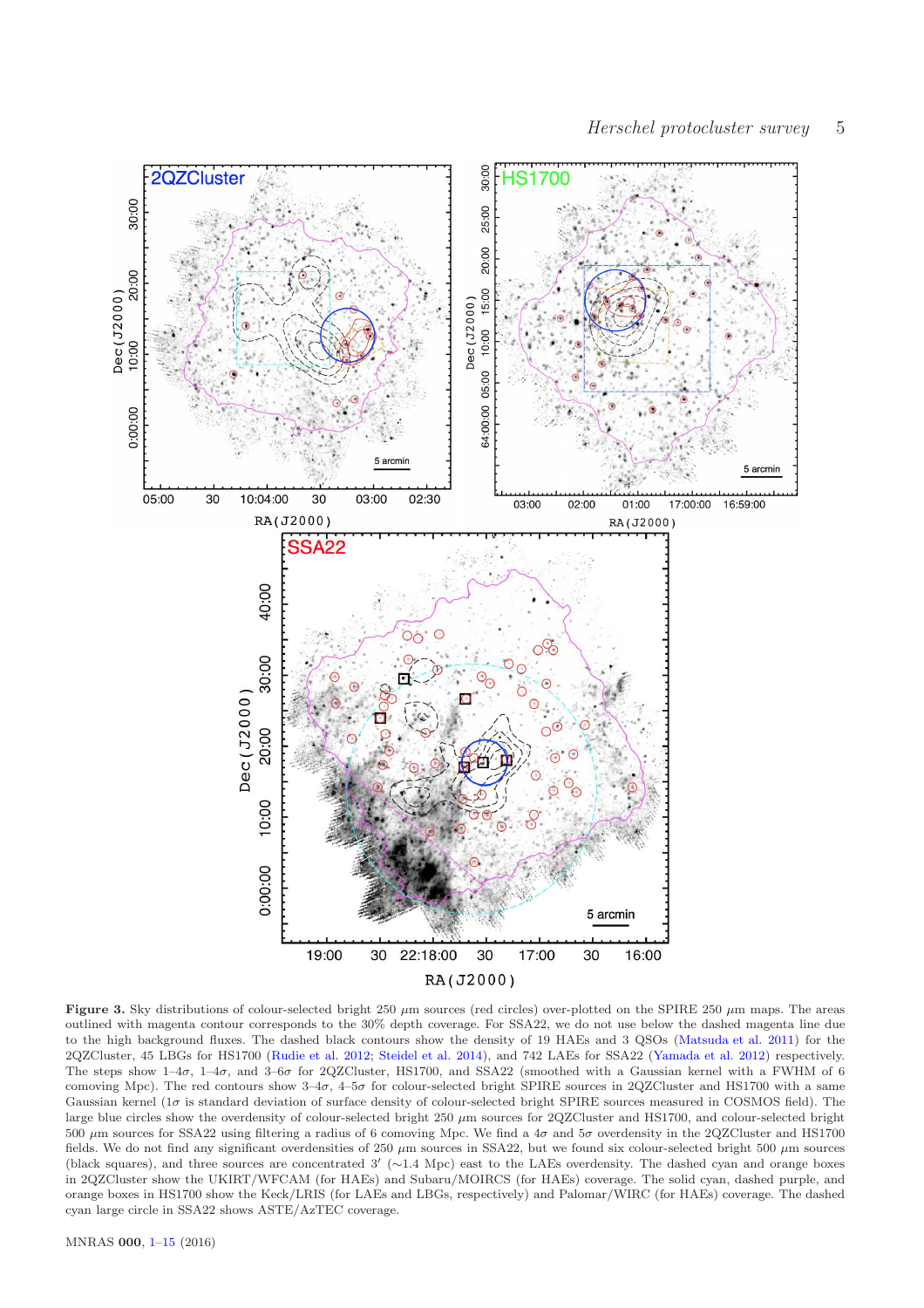

Figure 4. (Upper). The density distributions of the colourselected bright SPIRE sources in 2QZCluster (left) and HS1700 (right) within an aperture radius of 6 comoving Mpc. 2QZCluster tends to have lower number of colour-selected bright SPIRE sources compared with COSMOS field. This could be explained if there are void-like structures within the survey area although there are also overdense regions. In contrast, HS1700 tends to have higher number of sources. (*Lower*). Cumulative number of the apertures with a radius of 6 comoving Mpc. We normalized the cumulative number of COSMOS field to the protoclusters.

tively. We finally obtained a sample of colour-selected bright SPIRE sources with colours consistent with the protocluster redshifts by rejecting  $\sim$  95% of the 250 µm sources (thus we select just 12/643 (2%), 26/579 (5%), and 55/1253 (4%) colour-selected bright SPIRE sources in 2QZCluster, HS1700 and SSA22). For COSMOS field, we applied the same colour selection as the three protoclusters to obtain a control sample of field galaxies. We have selected 111/4923 (2%), 140/4923 (3%), and 262/4923 (5%) colour-selected bright SPIRE sources in COSMOS field for 2QZCluster, HS1700, and SSA22 (see also Table 2).

#### 4 RESULTS

#### 4.1 SEARCH FOR OVERDENSITIES

We searched for overdensities in an aperture with a radius of 6 comoving Mpc  $(3.8', 3.7', 3.7')$  and  $3.2'$  radius for  $z = 2.2, 2.3$ , and 3.1, respectively). This scale corresponds to physical scale of  $\sim 1.5 - 2$  Mpc radius for each protocluster redshift, matching the size of the overdensity of DSFGs around radio galaxies (e.g., [Rigby et al. 2014;](#page-9-19) [Dannerbauer et al. 2014](#page-9-20)). We put down a grid of these apertures every  $10''$  for the protoclusters and COSMOS field, and counted the number of colour-selected bright SPIRE sources ( $L_{\text{FIR}} \geq 5.0 \times 10^{12} L_{\odot}$ ) within each aperture. For SSA22, we excluded a high background region (see in Figure 3).

We found  $3.9\sigma$  and  $5.0\sigma$  overdensities in the 2QZCluster and HS1700 fields respectively, but did not find any significant ( $> 3\sigma$ ) overdensities in the SSA22 field. We calculated the significance of overdensity,  $\sigma_{\text{pc}} = (n_{\text{pc}} - n_{\text{ave}})/\sigma_{\text{ave}}$ , where  $n_{\text{pc}}$  is the number of colour-selected bright SPIRE sources in overdense region (6 comoving Mpc search radius) of the protocluster fields,  $n_{ave}$  is the average number within a 6 comoving Mpc search radius for COSMOS field, and  $\sigma_{\text{ave}}$  is the standard deviation of  $n_{\text{ave}}$ . We also searched for overdensities of colour-selected bright SPIRE sources in case for 10% and 30% flux error boundaries in Figure 2. The result does not significantly change for 20% and 30% boundaries. We found 30% boundary shows same position of overdensities of colour-selected bright SPIRE sources compared with that of 20% boundary in 2QZCluster and HS1700. We found 10% boundary is not suitable because the number of colour-selected bright SPIRE sources are too small to search for overdensities. In Figure 3, we show the sky distribution of the colour-selected bright SPIRE sources. We also show the density of 19 HAEs and 3 QSOs [\(Matsuda et al. 2011](#page-9-28)) for 2QZCluster, 45 LBGs for HS1700 [\(Rudie et al. 2012;](#page-9-44) [Steidel et al. 2014](#page-9-45)), and 742 LAEs for SSA22 [\(Yamada et al.](#page-9-46) [2012](#page-9-46)) respectively.

We searched for overdensities of the colour-selected bright SPIRE sources in the COSMOS field in an identical manner as for the protocluster fields. We plot the density distribution of the colour-selected bright SPIRE sources for the 2QZCluster, HS1700 and COSMOS fields in Figure 4. The histogram shows the distribution of the number of colourselected bright SPIRE sources within a 6 comoving Mpc aperture (normalized by the number of searched apertures). We found that 2QZCluster hasa low number of sources. The fraction of the apertures which have no sources is about two times higher compared with COSMOS field. This suggests that there is a void like distribution while there are also overdensities in 2QZCluster. In contrast, HS1700 tends to have larger number of colour-selected bright SPIRE sources in the search apertures.

We also plot the cumulative number of the cricles in Figure 4. We normalized the cumulative number of COSMOS field to the protoclusters. We found that the normalized cumulative number with  $> 3.9\sigma$  overdensities in 2QZCluster field is about two times higher than that in the COSMOS field. There are no overdensities in the COSMOS field which contain eight colour-selected bright SPIRE sources  $(5.0\sigma)$  as HS1700. This means that such overdensities are preferentially located in the protoclusters.

#### 4.2 2QZCLUSTER

In the 2QZCluster field, an overdensity of colour-selected bright SPIRE sources were found  $4.5'$  ( $\sim$ 2.2 Mpc) west to the HAEs overdensity.

We searched for the counterparts of SPIRE sources with HAEs and QSOs in 2QZCluster, which are summarized by [Matsuda et al.](#page-9-28) [\(2011](#page-9-28)), although the SPIRE overdense region did not have  $H\alpha$  image with UKIRT/WFCAM (see Figure 3). In total, 19 HAEs and 3 QSOs are within the 174 arcmin<sup>2</sup> overlap region. We define the following quality criteria based on [Downes et al.](#page-9-47) [\(1986\)](#page-9-47) for assessing the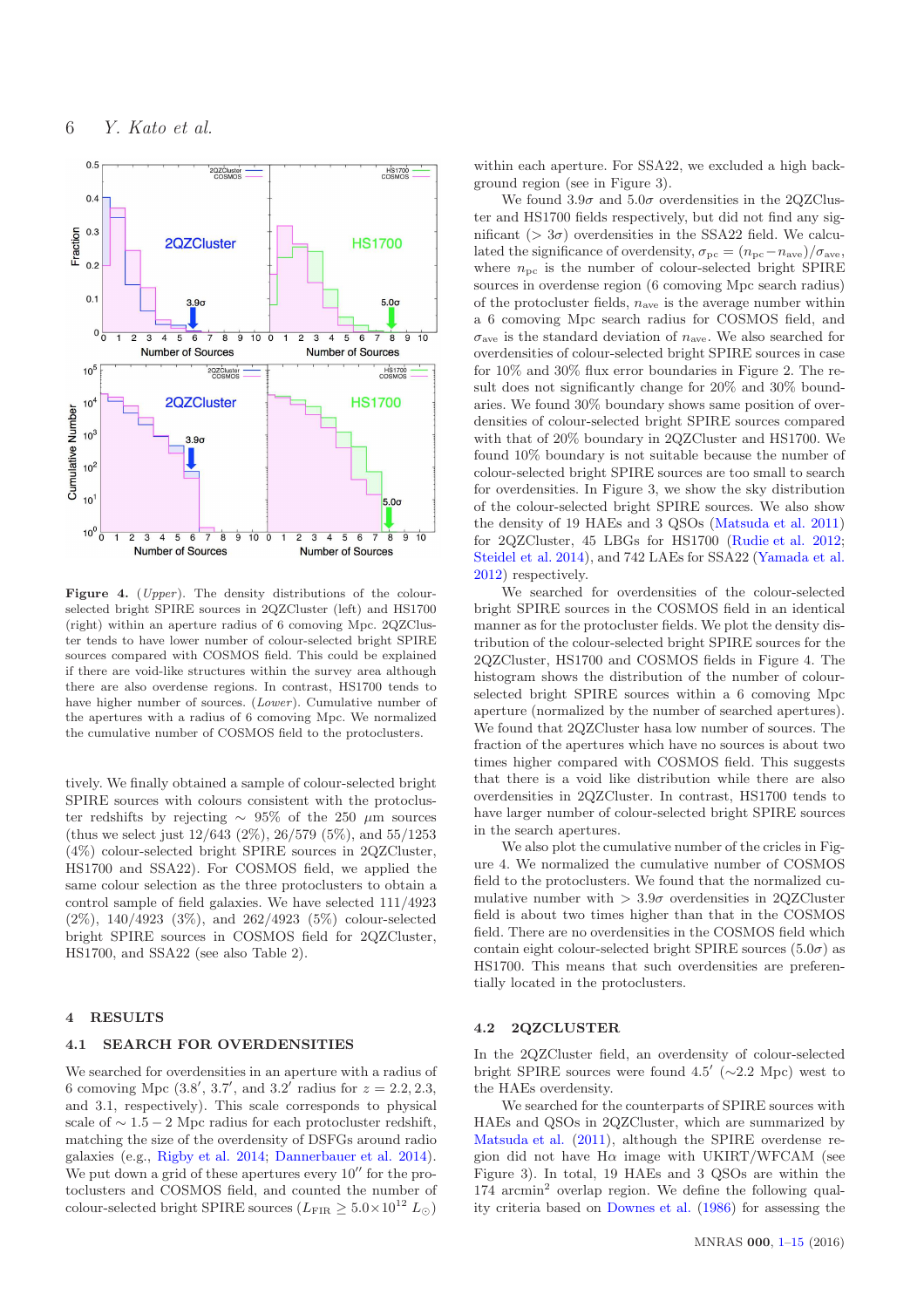robustness of identified candidate counterparts. We classify sources with  $p \leq 0.05$  as secure counterparts, and those with  $0.05 < p \leq 0.10$  as tentative counterparts. We calculated the p-value defined by  $p = 1 - \exp(-\pi n \theta^2)$  where *n* is the source density,  $\theta$  is the angular offset. We searched for counterparts within  $11''$  radius from the centre of the SPIRE sources. This search radius corresponds to  $\sim$ 40% beam response in 250  $\mu$ m band.

For the QSOs, 1 optically luminous QSO, which is known as 2QZC-C1-HAE2 [\(Matsuda et al. 2011](#page-9-28)), coincides with one of our colour-selected bright SPIRE source 2QZCluster-SPIRE10 (2.7′′ offset). The p-value is lower than 0.01, suggesting a secure counterpart, the probability of chance association of counterparts is lower than 1%. 2QZ-C1-HAE3 also coincides with our SPIRE source 2QZCluster-SPIRE124 (5.6′′ offset) as a secure counterpart. Such optically luminous FIR bright QSOs are thought to be in a transient phase between DSFGs and QSOs [\(Simpson et al.](#page-9-48) [2012](#page-9-48)). No other HAEs matched with colour-selected bright SPIRE sources. We then repeated this matching using all  $250 \mu m$  sources, and found five secure HAE counterparts (see Table 11).

We recently conducted Subaru/MOIRCS follow-up NB imaging observations in May 5, 2015 to search for new HAEs as well as counterparts of the SPIRE sources in the SPIRE overdense region  $(4' \times 7')$ ; dashed orange box in Figure 3). The total exposure time of  $K_s$  and NB data is each 1.5 and 2.4 ksec, respectively. The  $5\sigma$  detection limit of NB < 19.8 (Vega) is almost the same as the previous HAE search depth  $(NB < 19.9$  in Vega) by [Matsuda et al.](#page-9-28)  $(2011)$  $(2011)$ .

We find no new HAE within the area. This may suggest that the area is actually a little under-dense in terms of bright HAE, because [Matsuda et al.](#page-9-28) [\(2011](#page-9-28)) claim an average field count of  $0.09$  per arcmin<sup>2</sup>, which corresponds to two or three HAEs per MOIRCS FOV. Such void structures adjacent to protocluster has been reported previously (e,g., [Koyama et al. 2013](#page-9-49); [Saito et al. 2015](#page-9-50)).

#### 4.3 HS1700

In HS1700, the overdensity peak of colour-selected bright SPIRE sources coincides with that of the protocluster member galaxies (2.1′ offset, corresponding to  $\sim 1.0$  Mpc).

We searched for the counterparts of SPIRE sources using UV-selected (BX/BM) star-forming galaxies (LBGs), HAEs, LAEs, and DRGs in the SPIRE overdense region. There are  $3010$  LBGs within  $256$  arcmin<sup>2</sup>,  $123$  LAEs are within 219 arcmin<sup>2</sup>, 83 HAEs and 75 DRGs are within  $72 \text{ arcmin}^2$ . The LBG catalogues are from the KBSS (Keck Baryonic Structure Survey; [Rudie et al. 2012;](#page-9-44) [Steidel et al. 2014](#page-9-45)). HS1700 is one of the fifteen QSO fields intensively studied in KBSS. The H $\alpha$  and Ly $\alpha$  NB catalogues are from Milan Bogosavljević $\tilde{A}Z$ s Ph.D thesis (Bogosavljević 2010). Individual properties of LBGs, LAEs and observations are described in [Shapley et al.](#page-9-51) [\(2005](#page-9-51)), Erb, Bogosavljević, & Steidel [\(2011](#page-9-31)), [Kulas et al.](#page-9-52) [\(2013](#page-9-52)), and [Erb et al.](#page-9-53) [\(2014\)](#page-9-53). In addition, for the H $\alpha$  narrow band imaging, we used the  $Br\gamma$  filter (Palomar WIRC, center wavelength 2.17  $\mu$ m, FWHM=297 Å). The narrow band selection criteria are NB < 20.5 (Vega) and NB  $-K_s \le -0.75$ . The DRGs have selected with  $J - K > 2.3$  to a limit of  $K_s = 21$  (Vega). We define the quality criteria, and classify sources with p-value described above. We deduced the number density of 45 LBGs which have spectroscopically confirmed redshift in the protocluster (i.e., in the overdensity of  $z = 2.285 - 2.315$ ) separately from remaining 2965 LBGs outside of overdensity. We searched for counterparts within  $11''$  radius from the centre of the SPIRE sources.

We found three colour-selected bright SPIRE sources that have secure counterparts (see Table 12). But one of the LAEs BNB1, the spectrum of this object is extremely odd and that makes difficult to identify the redshift. We identified it as a  $\tilde{a}$ AIJLo-BAL $\tilde{a}$ AI QSO and it is more likely to have  $z \sim 2.00$ , so we do not treat as it is a protocluster member galaxy.

We also found one LAE and LBG are secure, and one DRG and LAE are tentative counterparts of colour-selected faint (i.e.,  $L_{\text{FIR}} < 5.0 \times 10^{12} L_{\odot}$ ) SPIRE source. For the SPIRE sources which are not selected with our colour selection, but have at least one SPIRE band above 12 mJy, we found two secure LAEs, three secure HAEs, and one tentative HAE. Thus, we conclude that seven SPIRE sources in the overdensity have secure counterparts of protocluster galaxies (see Table 12).

In order to assess the success rate of the SPIRE colour selection, we compared the matching result for colourselected bright/faint SPIRE sources and all 250  $\mu$ m sources lying within overdensity. We assumed that all HAEs and LAEs are associated with the protocluster except for BNB1, although we should note that the HAEs without spectroscopic follow-up are much less likely than spectroscopic confirmed HAEs to be at the cluster redshift. For all secure counterparts, the fractions are  $2/7(29\%)$ ,  $1/5(20\%)$ , and 4/28(14%), respectively. This suggests that our SPIRE colour selection can select possible protocluster members with three times higher probability compared to not colourselected sources.

In the HS1700 field, there are several foreground galaxy groups in the field. A  $z = 0.453$  group is very close to the position of HS1700-SPIRE24. Indeed, [Peter et al.](#page-9-54) [\(2007](#page-9-54)) found that BX913 is lensed by the group. We calculated a magnifi-cation factor by using GLAFIC [\(Oguri 2010](#page-9-55)). We used a halo mass of  $M/h = 1 \times 10^{14} M_{\odot}$  [\(Israel et al. 2014](#page-9-56)) and a concentration parameter of  $c=6$  [\(Bhattacharya et al. 2013\)](#page-8-3). We found that the second nearest (1.5′ away from group center) SPIRE source is affected only ∼5% magnification, so we conclude that only the HS1700-SPIRE24 could be affected by lensing.

#### 4.4 SSA22

The maximum number of colour-selected bright SPIRE sources found in on 6 comoving Mpc aperture was five, corresponding to a 1.6 $\sigma$  overdensity. This suggests that SSA22 does not have any significant overdensities of colour-selected bright 250  $\mu$ m sources. But, this could be a problem for SSA22 at  $z = 3.1$  because DSFGs would start to drop out at  $250 \mu m$ . Here we searched for an overdensity of colourselected bright  $500 \mu m$  detected sources with identical colour selection and luminosity cut in §3.2. We found six colourselected bright 500  $\mu$ m sources in the SSA22 field, and three sources are concentrated  $3'$  ( $\sim$ 1.4 Mpc) east to the LAEs overdensity (Figure 3). For 350  $\mu$ m sources, we did not find any significant overdensities as same as  $250 \mu m$  sources.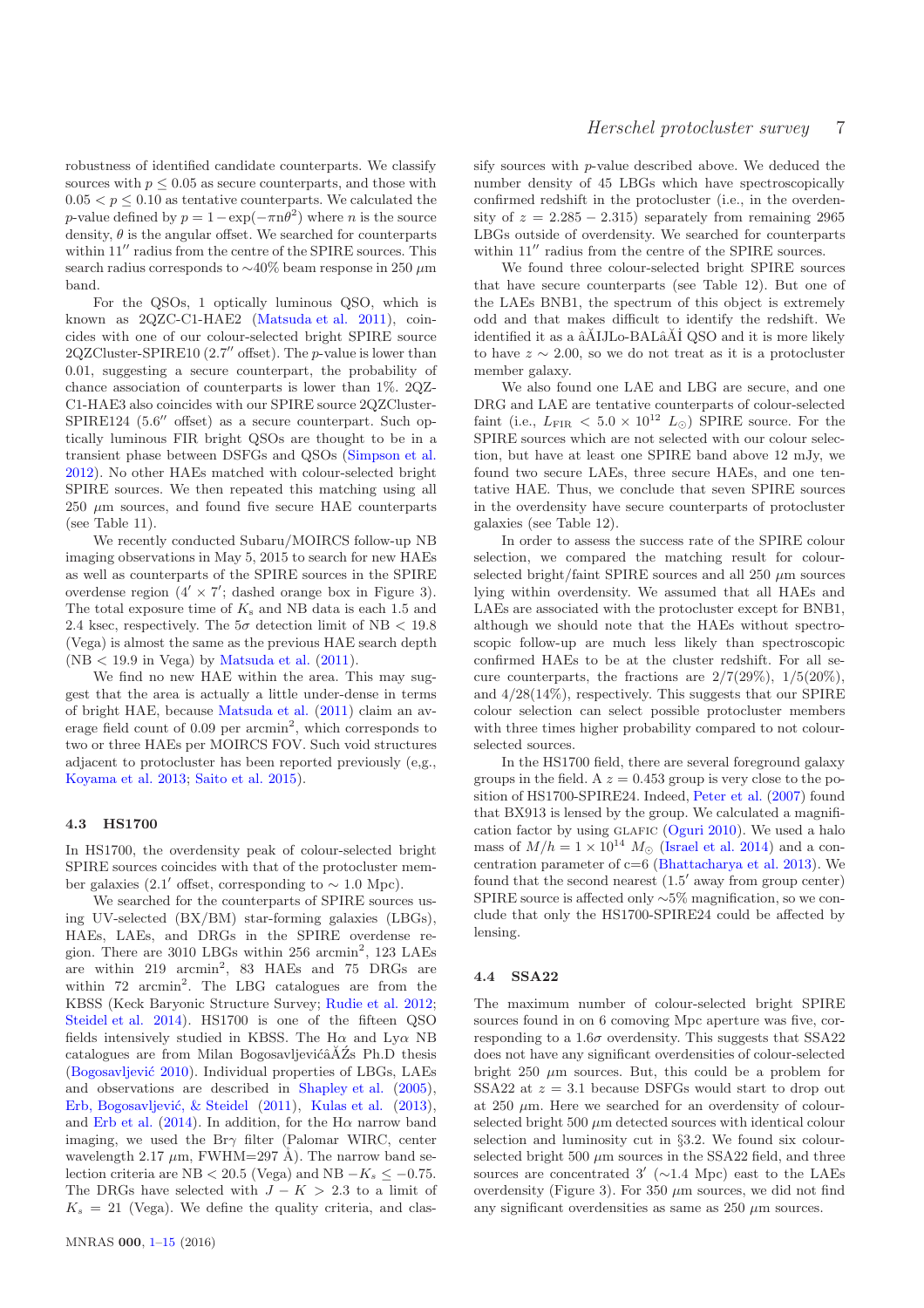We investigated AzTEC 1.1 mm counterparts in [Umehata et al.](#page-9-14) [\(2014](#page-9-14), [2015](#page-9-15)) for the five colour-selected bright 500  $\mu$ m sources within ∼800 arcmin<sup>2</sup> overlapped region (Figure 3). We searched for the counterparts within a radius of 14′′ (half of AzTEC 1.1 mm FWHM). We found that four colour-selected bright 500  $\mu$ m sources have been matched (SSA22-AzTEC1, 2, 5, and 34). Thus  $\sim 80\%$ colour-selected bright  $500 \mu m$  sources are matched with AzTEC 1.1 mm sources.

#### 5 DISCUSSION & SUMMARY

We searched for DSFGs associated with three protoclusters at  $z = 2 - 3$  (2QZCluster, HS1700, SSA22) using Herschel/SPIRE. In the 2QZCluster and HS1700 field, we found  $4\sigma$  and  $5\sigma$  overdensities of the colour-selected bright SPIRE sources on a scale of 6 comoving Mpc. In the SSA22, we did not find any significant overdensities of  $250 \mu m$  sources, but we found that three colour-selected bright 500  $\mu$ m sources are concentrated on a scale of 6 comoving Mpc. The results suggest possible activity associated with enhanced dusty star-formation in protoclusters at  $z \sim 2-3$ .

We derive the star-formation rate (SFR) density of 2QZ-Cluster, HS1700 and SSA22 to compare with the average value of the Universe. The SFR of DSFGs is often converted from far-infrared luminosity, although the conversion from LFIR to SFR is not straightforward and relies on the dust composition and initial mass function (IMF). Most works on DSFGs assume the conversion given by SFR  $(M_{\odot} yr^{-1})$  =  $4.5 \times 10^{-44}$   $L_{\rm FIR}$  (erg s<sup>-1</sup>) or  $1.7 \times 10^{-10}$   $L_{\rm FIR}$  ( $L_{\odot}$ ) [\(Kennicutt 1998](#page-9-57)), where  $L_{\text{FIR}}$  is the integrated luminosity of  $8 - 1000 \mu$ m. This conversion takes the radiative transfer models of [Leitherer & Heckman](#page-9-58) [\(1995](#page-9-58)) and a Salpeter IMF [\(Salpeter 1955](#page-9-59)).

We used a simple estimation to calculate the integrated SFR densities by assuming that all colour-selected bright SPIRE sources in the overdensities are associated with protoclusters. In addition, we also included sources with  $S/N >$ 2 in all three SPIRE bands within a radius of 1 Mpc (physical) following [Clements et al.](#page-9-13) [\(2014\)](#page-9-13) analysis of Planck clumps with Herschel/SPIRE. Because this radius of 1 Mpc circles are smaller than our search radius (6 comoving Mpc,  $\sim$  1.5 − 2 Mpc in physical), we adjusted the position of the smaller aperture to contain as many colour-selected bright SPIRE sources as possible. This enables us to select regions similar to *Planck* clumps in [Clements et al.](#page-9-13) [\(2014\)](#page-9-13). The  $1\sigma$ instrumental noise of Clements's work ranges from 2.5 − 2.8 mJy at 250  $\mu$ m, 2.1−2.3 mJy at 350  $\mu$ m and 3.0−3.3 mJy at 500  $\mu$ m [\(Clements et al. 2014\)](#page-9-13), which is similar to our survey. For all SPIRE sources within a 1 Mpc radius, we fitted single grey body SEDs with fixed  $T_d = 35$  K,  $\beta = 1.5$  and the protocluster's redshifts, and derived  $L_{\text{FIR}}$ . We excluded one colour-selected bright SPIRE source HS1700-SPIRE30 from this discussion because it is very close to  $z = 0.08$  SDSS galaxy, and its  $Spitzer/MIPS 24 \mu m$  flux density is very high (∼ 200 µJy). We found that Mips 24 µm flux densities of other colour-selected bright SPIRE sources in HS1700 are consistent with that of typical high-z star-forming galaxies. 2QZCluster does not have any Spitzer images.

Figure 5 shows our results and compare to previous studies in the literature. We calculated SFR with [Bell](#page-8-4) Table 3. Estimated SFR and assumed volume for Figure 5.

| Field             | $\boldsymbol{z}$ | $SFR^a$<br>$(Mo yr-1)$ | $r^{b}$<br>(Mpc) | $V^c$<br>(Mpc <sup>3</sup> ) | $SFR_{\text{min}}^d$<br>$(M_{\odot} yr^{-1})$ |
|-------------------|------------------|------------------------|------------------|------------------------------|-----------------------------------------------|
|                   |                  | All sources            |                  |                              |                                               |
| 2QZCluster        | $2.230 + 0.016$  | 5000                   | 1.0              | 4.2                          | 150                                           |
| <b>HS1700</b>     | $2.300 + 0.015$  | 4500                   | 1.0              | 4.2                          | 280                                           |
| <b>SSA22</b>      | $3.09 + 0.03$    | 7500                   | 1.0              | 4.2                          | 310                                           |
|                   |                  | Field corrected values |                  |                              |                                               |
| 2QZCluster        | $2.230 + 0.016$  | 1000                   | 1.0              | 4.2                          |                                               |
| <b>HS1700</b>     | $2.300 + 0.015$  | 2000                   | 1.0              | 4.2                          |                                               |
| SSA <sub>22</sub> | $3.09 + 0.03$    | 4700                   | 1.0              | 4.2                          |                                               |

Notes. (a): Integrated SFR derived from SPIRE sources which are included in column 4 radius.  $(b) - (c)$ : Used radius and volume to calculate SFR density. (d): Minimum SFR of SPIRE source which is included in integrated SFR.

 $(2003)$  $(2003)$ 's  $L_{\text{FIR}}$  correction to follow [Clements et al.](#page-9-13)  $(2014)$  $(2014)$ analysis. The derived SFR densities are  $10^3$ – $10^4$  times higher than the global SFR density seen in [Madau & Dickinson](#page-9-60) [\(2014](#page-9-60)). This comparison indicates enhanced star-formation activities in protoclusters at  $z \sim 2 - 3$ . The enhancement of dusty star-formation activity within our protoclusters is consistent with that seen for Planck clumps [\(Clements et al. 2014\)](#page-9-13). [Dannerbauer et al.](#page-9-20) [\(2014\)](#page-9-20) presents results based on APEX/LABOCA 870  $\mu$ m observations around MRC1138−262 at  $z = 2.16$ , showing that at least six DSFGs are likely part of the protocluster. The SFR density  $\sim 1500 \, \text{M}_{\odot} \, \text{yr}^{-1} \, \text{Mpc}^{-3}$  is similar to [Clements et al.](#page-9-13) [\(2014](#page-9-13)) and our protoclusters study. We also plot the error bars in Figure 5. The high end shows the case when including all sources in 1 Mpc radius and the low end shows the case for subtracting field average values. We deduced field values by calculating average number of sources and average luminosity in 1 Mpc radius apertures in the COSMOS field.

In Table 3, we summarized the estimated SFR and assumed volume plotted in Figure 5. We also caluculated SFR density in an aperture using a radius of 6 comoving Mpc in the same manner. These radii are 1.9, 1.8 and 1.5 Mpc in physical units for 2QZCluster, HS1700 and SSA22, respectively, and the results do not change compared to the case of 1 Mpc.

What causes the enhanced dusty star-forming activity in our protoclusters? One possible answer to this is galaxies mergers. For instance, [Casey et al.](#page-9-16) [\(2015](#page-9-16)) investigated the morphology of the galaxies in a protocluster to search for interaction/merger state by using HST H-band imaging data. Although the sample size is limited, they found that the fraction of irregular and interacting galaxies among the LBGs and DSFGs is 1.5 times higher in the protocluster than in the field. [Webb et al.](#page-9-11) [\(2015](#page-9-11)) suggested that dusty star formation at the center of a  $z = 1.7$  cluster is being driven by galaxy-galaxy interaction, involving a far-infrared luminous Bright Cluster Galaxy (BCG). Because there are strong correlation between the major-merger and the far-infrared luminosity [\(Kartaltepe et al. 2010,](#page-9-61) [2012](#page-9-62); [Engel et al. 2010;](#page-9-63) [Hung et al. 2013](#page-9-64)), higher major mergers rate in protoclusters could induce dusty star-formation. N-body simulation also predicts that progenitors of cluster and group haloes at  $z > 2$  have  $3 - 5 \times$  higher major merger rates than isolated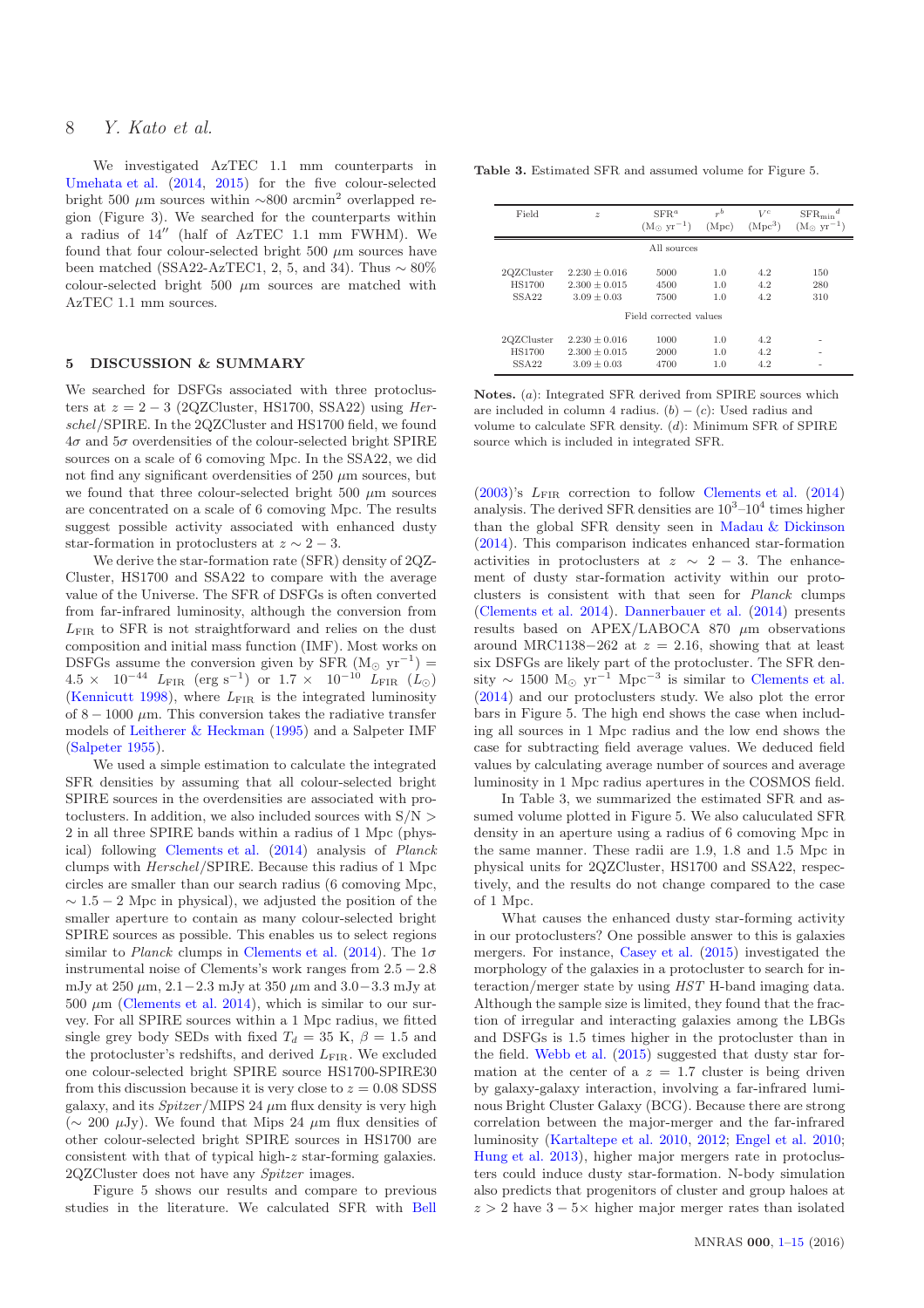

**Figure 5.** SFR density of clusters, protoclusters and global cosmic SFR densities. The SFR densities of our protoclusters are  $10^3$ – $10^4$  times higher than the global SFR density [\(Madau & Dickinson 2014\)](#page-9-60). We show the compilation from [Dannerbauer et al.](#page-9-20) [\(2014](#page-9-20)) and data from [Clements et al.](#page-9-13) [\(2014](#page-9-13)), which original literature are following; IRAS measurements of Perseus from [Meusinger, Brunzendorf, & Krieg](#page-9-65) [\(2000](#page-9-65)), BLAST measurements of A3112 from [Braglia et al.](#page-8-5) [\(2011](#page-8-5)), ISO measurements of A1689 from [Fadda et al.](#page-9-66) [\(2000](#page-9-66)), and Spitzer measurements of A1758 from [Haines et al.](#page-9-67) [\(2009\)](#page-9-67), Bullet cluster from [Chung et al.](#page-9-68) [\(2010](#page-9-68)), Cl0024+16 and MS0451-03 from [Geach et al.](#page-9-69) [\(2006](#page-9-69)). RXJ0057, RXJ0941, RXJ1218, RXJ1249 and RXJ1633 are based on JCMT/SCUBA from [Stevens et al.](#page-9-70) [\(2010](#page-9-70)).

halos (Gottlöber, Klypin, & Kravtsov 2001). The facts that the colour-selected bright SPIRE sources are significantly concentrated in HS1700 and 2QZCluster would support such simultaneously major merging phenomenon. However, further observations are needed to investigate the processes of dusty star-forming activity in these protoclusters.

#### ACKNOWLEDGMENTS

We thank the anonymous referee for helpful comments which significantly improved the clarity of this paper. We thank Scott Chapman, James Colbert, Emanuele Daddi, Koichiro Nakanishi and Kazuhiro Shimasaku for useful discussions and supports. Rhythm Shimakawa and Mariko Kubo made enormous contribution to analyses. We acknowledge Masaru Kajisawa for our use of his MOIRCS fringe-removal software [\(Kajisawa et al. 2015](#page-9-72)) during the data reduction.

Herschel is an ESA space observatory with science instruments provided by European-led Principal Investigator consortia and with important participation from NASA. SPIRE has been developed by a consortium of institutes led by Cardiff University (UK). Subaru Telescope, which is operated by the National Astronomical Observatory of Japan. UKIRT is funded by the STFC (UK). The W.M. Keck Observatory was made possible by the generous financial support of the W.M. Keck Foundation. The authors wish to recognize and acknowledge the very significant cultural role and reverence that the summit of Mauna Kea has always had within the indigenous Hawaiian community. We are most fortunate to have the opportunity to conduct observations from this mountain.

This research was supported in part by a grant from the Hayakawa Satio Fund awarded by the Astronomical Society of Japan. YM acknowledges support from JSPS KAK-ENHI Grant Number 20647268. IRS acknowledges support from STFC (ST/L00075X/1), the ERC Advanced Grant DUSTYGAL (321334) and a Royal Society/Wolfson Merit Award. BH acknowledges support from JSPS KAKENHI Grant Number 15K17616. HU acknowledges support from Grant-in-Aid for JSPS Fellows, 26.11481.

#### **REFERENCES**

- Bai L., et al., 2007, ApJ, 664, 181
- <span id="page-8-4"></span>Bell E. F., 2003, ApJ, 586, 794
- <span id="page-8-1"></span>Béthermin M., et al., 2012, A&A, 542, AA58
- <span id="page-8-3"></span>Bhattacharya S., Habib S., Heitmann K., Vikhlinin A., 2013, ApJ, 766, 32
- <span id="page-8-5"></span>Braglia F. G., et al., 2011, MNRAS, 412, 1187
- <span id="page-8-0"></span>Brodwin M., et al., 2013, ApJ, 779, 138
- <span id="page-8-2"></span>Bogosavljević M., 2010, PhDT,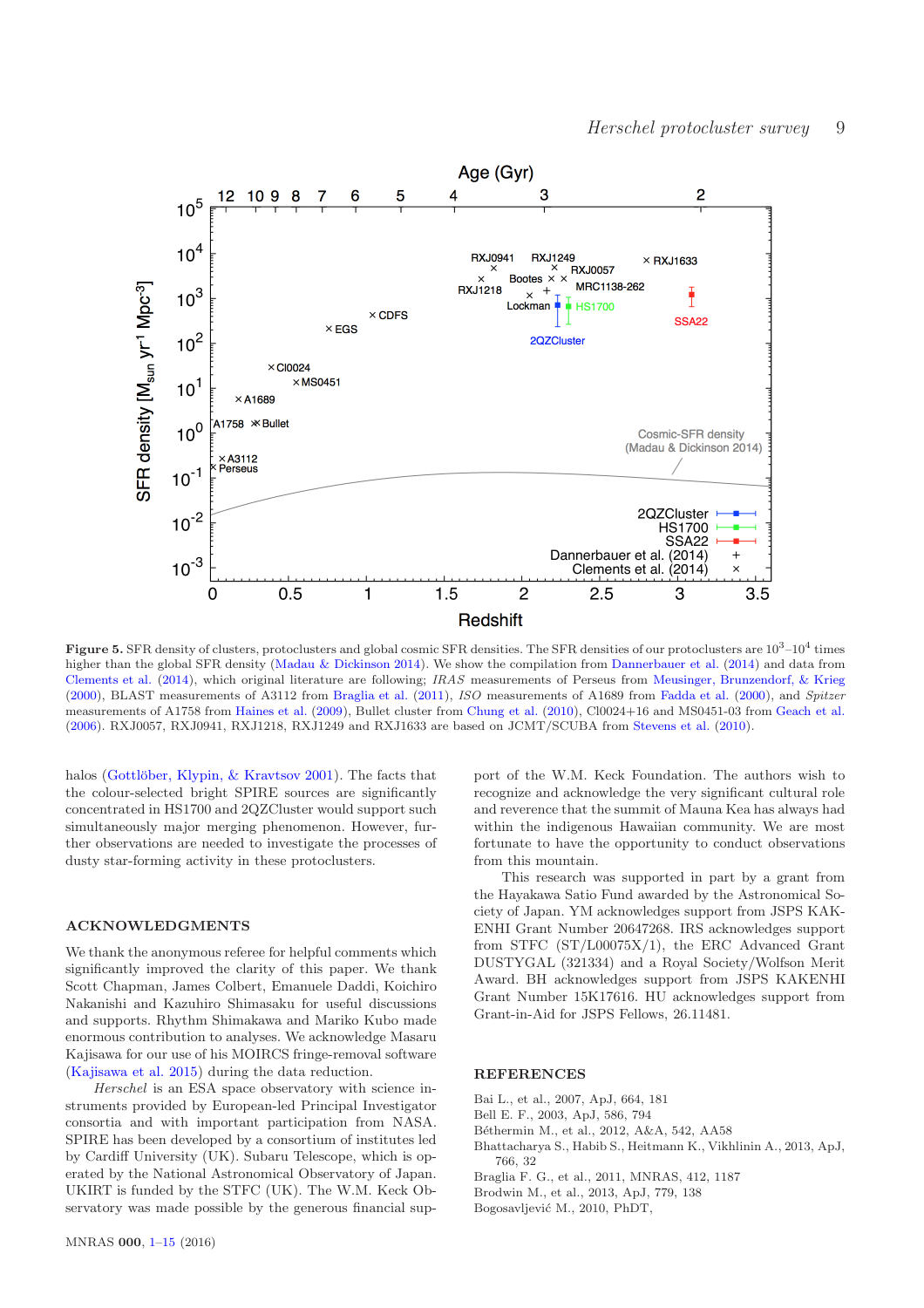- <span id="page-9-42"></span>Casey C. M., et al., 2012, ApJ, 761, 140
- <span id="page-9-16"></span>Casey C. M., et al., 2015, ApJ, 808, L33
- <span id="page-9-8"></span>Casey C. M., 2016, arXiv, arXiv:1603.04437
- Chapman S. C., et al., 2015, MNRAS, 449, L68
- <span id="page-9-68"></span>Chung S. M., Gonzalez A. H., Clowe D., Markevitch M., Zaritsky D., 2010, ApJ, 725, 1536
- <span id="page-9-13"></span>Clements D. L., et al., 2014, MNRAS, 439, 1193
- <span id="page-9-26"></span>Croom S. M., Smith R. J., Boyle B. J., Shanks T., Loaring N. S., Miller L., Lewis I. J., 2001, MNRAS, 322, L29
- <span id="page-9-27"></span>Croom S. M., Smith R. J., Boyle B. J., Shanks T., Miller L., Outram P. J., Loaring N. S., 2004, MNRAS, 349, 1397
- <span id="page-9-20"></span>Dannerbauer H., et al., 2014, A&A, 570, AA55
- <span id="page-9-32"></span>Digby-North J. A., et al., 2010, MNRAS, 407, 846
- <span id="page-9-47"></span>Downes A. J. B., Peacock J. A., Savage A., Carrie D. R., 1986, MNRAS, 218, 31
- <span id="page-9-6"></span>Elbaz D., et al., 2007, A&A, 468, 33
- <span id="page-9-0"></span>Ellis R. S., Smail I., Dressler A., Couch W. J., Oemler A., Jr., Butcher H., Sharples R. M., 1997, ApJ, 483, 582
- <span id="page-9-63"></span>Engel H., et al., 2010, ApJ, 724, 233
- <span id="page-9-31"></span>Erb D. K., Bogosavljević M., Steidel C. C., 2011, ApJ, 740, L31
- <span id="page-9-53"></span>Erb D. K., et al., 2014, ApJ, 795, 33
- <span id="page-9-66"></span>Fadda D., Elbaz D., Duc P.-A., Flores H., Franceschini A., Cesarsky C. J., Moorwood A. F. M., 2000, A&A, 361, 827
- <span id="page-9-69"></span>Geach J. E., et al., 2006, ApJ, 649, 661
- <span id="page-9-71"></span>Gottlöber S., Klypin A., Kravtsov A. V., 2001, ApJ, 546, 223
- <span id="page-9-5"></span>Granato G. L., Ragone-Figueroa C., Domínguez-Tenreiro R., Obreja A., Borgani S., De Lucia G., Murante G., 2015, MN-RAS, 450, 1320
- <span id="page-9-22"></span>Griffin M. J., et al., 2010, A&A, 518, L3
- <span id="page-9-67"></span>Haines C. P., Smith G. P., Egami E., Okabe N., Takada M., Ellis R. S., Moran S. M., Umetsu K., 2009, MNRAS, 396, 1297
- <span id="page-9-35"></span>Hayashino T., et al., 2004, AJ, 128, 2073
- <span id="page-9-43"></span>Hildebrand R. H., 1983, QJRAS, 24, 267
- <span id="page-9-64"></span>Hung C.-L., et al., 2013, ApJ, 778, 129
- <span id="page-9-56"></span>Israel H., Reiprich T. H., Erben T., Massey R. J., Sarazin C. L., Schneider P., Vikhlinin A., 2014, A&A, 564, A129
- <span id="page-9-21"></span>Ivison R. J., Dunlop J. S., Smail I., Dey A., Liu M. C., Graham J. R., 2000, ApJ, 542, 27
- <span id="page-9-4"></span>Ivison R. J., et al., 2013, ApJ, 772, 137
- <span id="page-9-72"></span>Kajisawa M., Morishita T., Taniguchi Y., Kobayashi M. A. R., Ichikawa T., Fukui Y., 2015, ApJ, 801, 134
- <span id="page-9-61"></span>Kartaltepe J. S., et al., 2010, ApJ, 721, 98
- <span id="page-9-62"></span>Kartaltepe J. S., et al., 2012, ApJ, 757, 23
- <span id="page-9-57"></span>Kennicutt R. C., Jr., 1998, ARA&A, 36, 189
- <span id="page-9-49"></span>Koyama Y., Kodama T., Tadaki K.-i., Hayashi M., Tanaka M., Smail I., Tanaka I., Kurk J., 2013, MNRAS, 428, 1551
- <span id="page-9-52"></span>Kulas K. R., et al., 2013, ApJ, 774, 130
- <span id="page-9-37"></span>Lehmer B. D., et al., 2009, ApJ, 691, 687
- <span id="page-9-38"></span>Lehmer B. D., et al., 2009, MNRAS, 400, 299
- <span id="page-9-29"></span>Lehmer B. D., et al., 2013, ApJ, 765, 87
- <span id="page-9-58"></span>Leitherer C., Heckman T. M., 1995, ApJS, 96, 9
- <span id="page-9-1"></span>Lilly S., et al., 1998, ApJ, 500, 75
- <span id="page-9-3"></span>Lutz D., et al., 2001, A&A, 378, 70
- <span id="page-9-10"></span>Ma C.-J., et al., 2015, ApJ, 806, 257
- <span id="page-9-60"></span>Madau P., Dickinson M., 2014, ARA&A, 52, 415
- <span id="page-9-36"></span>Matsuda Y., et al., 2004, AJ, 128, 569
- <span id="page-9-28"></span>Matsuda Y., et al., 2011, MNRAS, 416, 2041
- <span id="page-9-65"></span>Meusinger H., Brunzendorf J., Krieg R., 2000, A&A, 363, 933
- <span id="page-9-25"></span>Nguyen H. T., et al., 2010, A&A, 518, LL5
- <span id="page-9-55"></span>Oguri M., 2010, PASJ, 62, 1017
- <span id="page-9-39"></span>Oliver S. J., et al., 2012, MNRAS, 424, 1614
- Ott S., 2010, ASPC, 434, 139
- <span id="page-9-54"></span>Peter A. H. G., Shapley A. E., Law D. R., Steidel C. C., Erb D. K., Reddy N. A., Pettini M., 2007, ApJ, 668, 23
- <span id="page-9-23"></span>Pilbratt G. L., et al., 2010, A&A, 518, L1
- <span id="page-9-41"></span>Polletta M., et al., 2007, ApJ, 663, 81
- <span id="page-9-19"></span>Rigby E. E., et al., 2014, MNRAS, 437, 1882
- <span id="page-9-44"></span>Rudie G. C., et al., 2012, ApJ, 750, 67
- <span id="page-9-74"></span><span id="page-9-73"></span><span id="page-9-50"></span>Saito T., et al., 2015, MNRAS, 447, 3069
- <span id="page-9-59"></span>Salpeter E. E., 1955, ApJ, 121, 161
- <span id="page-9-51"></span>Shapley A. E., Steidel C. C., Erb D. K., Reddy N. A., Adelberger K. L., Pettini M., Barmby P., Huang J., 2005, ApJ, 626, 698 Simpson J. M., et al., 2012, MNRAS, 426, 3201
- <span id="page-9-48"></span>
- <span id="page-9-2"></span>Smail I., Ivison R. J., Blain A. W., Kneib J.-P., 1998, ApJ, 507, L21
- <span id="page-9-9"></span>Smail I., et al., 2014, ApJ, 782, 19
- <span id="page-9-40"></span>Smith A. J., et al., 2012, MNRAS, 419, 377
- <span id="page-9-33"></span>Steidel C. C., Adelberger K. L., Dickinson M., Giavalisco M., Pettini M., Kellogg M., 1998, ApJ, 492, 428
- <span id="page-9-34"></span>Steidel C. C., Adelberger K. L., Shapley A. E., Pettini M., Dickinson M., Giavalisco M., 2000, ApJ, 532, 170
- <span id="page-9-30"></span>Steidel C. C., Adelberger K. L., Shapley A. E., Erb D. K., Reddy N. A., Pettini M., 2005, ApJ, 626, 44
- <span id="page-9-45"></span>Steidel C. C., et al., 2014, ApJ, 795, 165
- <span id="page-9-17"></span>Stevens J. A., et al., 2003, Natur, 425, 264
- <span id="page-9-70"></span>Stevens J. A., Jarvis M. J., Coppin K. E. K., Page M. J., Greve T. R., Carrera F. J., Ivison R. J., 2010, MNRAS, 405, 2623
- <span id="page-9-24"></span>Swinyard B. M., et al., 2010, A&A, 518, L4
- <span id="page-9-12"></span>Tamura Y., et al., 2009, Natur, 459, 61
- <span id="page-9-7"></span>Tran K.-V. H., et al., 2010, ApJ, 719, L126
- <span id="page-9-14"></span>Umehata H., et al., 2014, MNRAS, 440, 3462
- <span id="page-9-15"></span>Umehata H., et al., 2015, ApJ, 815, L8
- <span id="page-9-18"></span>Valtchanov I., et al., 2013, MNRAS, 436, 2505
- <span id="page-9-11"></span>Webb T., et al., 2015, ApJ, 809, 173
- Wylezalek D., et al., 2013, MNRAS, 428, 3206
- <span id="page-9-46"></span>Yamada T., Nakamura Y., Matsuda Y., Hayashino T., Yamauchi R., Morimoto N., Kousai K., Umemura M., 2012, AJ, 143, 79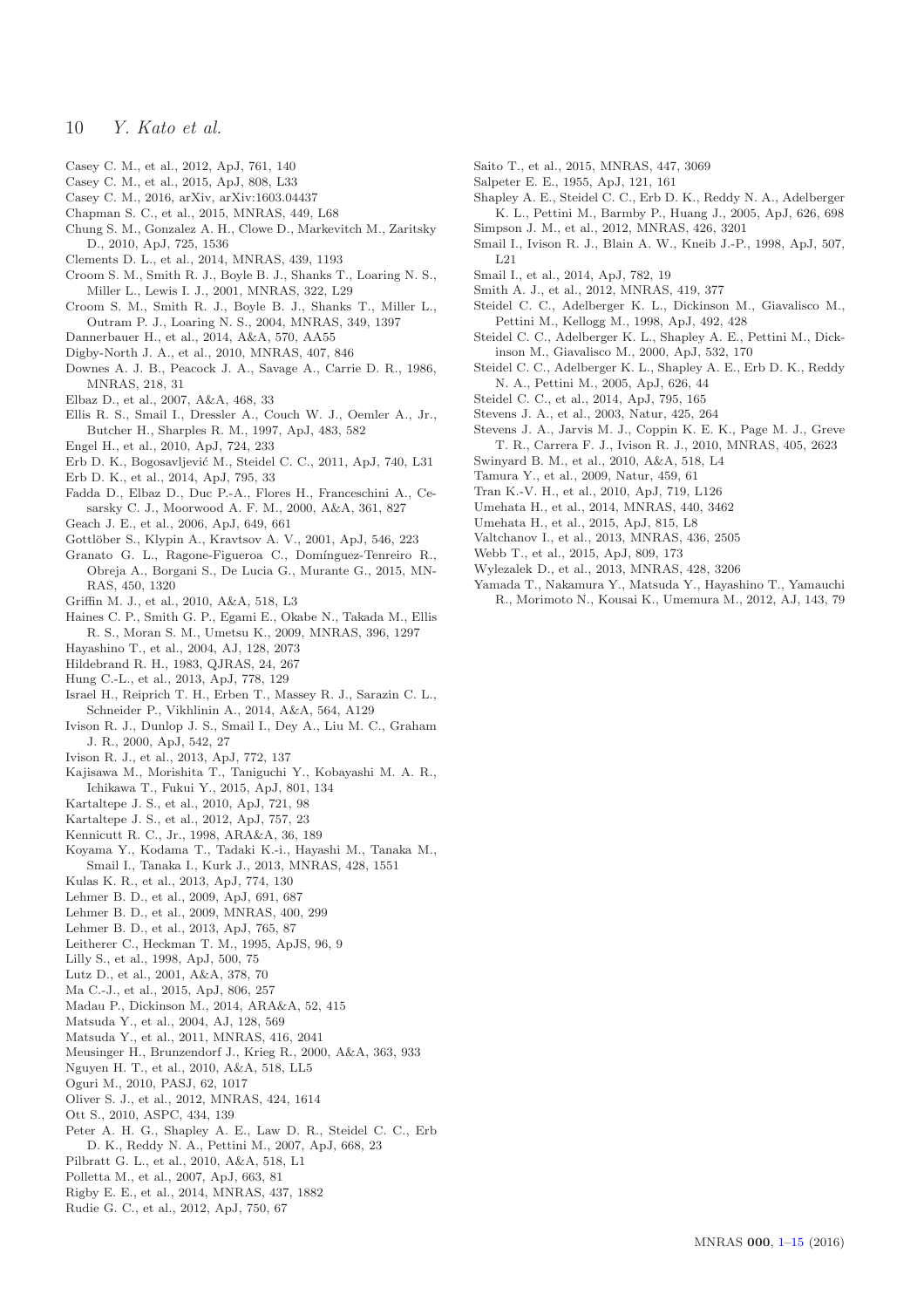Table 4. Number of sources which have fluxes above 12 mJy in each bands.

|             | COSMOS | SSA22 | <b>HS1700</b> | 2QZCluster |
|-------------|--------|-------|---------------|------------|
| $250 \mu m$ | 2552   | 699   | 356           | 365        |
| $350 \mu m$ | 1944   | 529   | 259           | 260        |
| $500 \mu m$ | 961    | 252   | 133           | 116        |

Table 5. Number counts at 250  $\mu$ m. The errors take into account the statistical uncertainties, including the Poisson noise.

| Central flux | Flux bin        |                   |                  | Number counts $(dN/dS)$ [mJy <sup>-1</sup> deg <sup>-2</sup> ] |                 |
|--------------|-----------------|-------------------|------------------|----------------------------------------------------------------|-----------------|
| (mJy)        | (mJy)           | SSA <sub>22</sub> | <b>HS1700</b>    | 2QZCluster                                                     | COSMOS          |
| 16.8         | $12.0 - 21.6$   | $148.1 + 7.2$     | $137.2 \pm 10.2$ | $157.1 + 10.7$                                                 | $158.1 \pm 4.2$ |
| 23.8         | $21.6 - 26.0$   | $70.0 + 7.3$      | $92.1 + 12.3$    | $73.0 + 10.8$                                                  | $87.5 + 4.6$    |
| 33.6         | $26.0 - 41.2$   | $31.5 + 2.6$      | $37.6 + 4.2$     | $34.0 + 4.0$                                                   | $36.4 + 1.6$    |
| 47.4         | $41.2 - 53.6$   | $6.5 + 1.3$       | $11.7 + 2.6$     | $7.9 + 2.1$                                                    | $10.4 + 0.9$    |
| 67.0         | $53.6 - 80.4$   | $1.6 + 0.5$       | $4.0 + 1.0$      | $2.3 + 0.8$                                                    | $2.7 + 0.3$     |
| 94.6         | $80.4 - 108.8$  | $0.12 + 0.12$     | $0.51 + 0.36$    | $0.74 \pm 0.43$                                                | $0.74 + 0.17$   |
| 133.7        | $108.8 - 158.6$ | $0.07 + 0.07$     | $0.15 + 0.15$    | $0.42 + 0.24$                                                  | $0.06 + 0.04$   |
| 188.8        | $158.6 - 219.0$ |                   |                  |                                                                |                 |

Table 6. Number counts at 350  $\mu$ m. The errors take into account the statistical uncertainties, including the Poisson noise.

| Central flux<br>(mJy) | Flux bin<br>(mJy) | SSA <sub>22</sub> | <b>HS1700</b>   | Number counts $(dN/dS)$ [mJy <sup>-1</sup> deg <sup>-2</sup> ]<br>2QZCluster | COSMOS         |
|-----------------------|-------------------|-------------------|-----------------|------------------------------------------------------------------------------|----------------|
| 16.8                  | $12.0 - 21.6$     | $113.6 + 6.3$     | $107.0 + 9.0$   | $116.4 + 9.2$                                                                | $127.4 + 3.7$  |
| 23.8                  | $21.6 - 26.0$     | $60.1 \pm 6.8$    | $69.1 \pm 10.7$ | $68.3 + 10.4$                                                                | $62.2 \pm 3.9$ |
| 33.6                  | $26.0 - 41.2$     | $23.1 + 2.3$      | $23.8 + 3.4$    | $18.8 + 2.9$                                                                 | $28.5 + 1.4$   |
| 47.4                  | $41.2 - 53.6$     | $3.2 + 0.9$       | $8.8 + 2.3$     | $3.4 + 1.4$                                                                  | $5.9 + 0.7$    |
| 67.0                  | $53.6 - 80.4$     | $0.9 + 0.3$       | $2.4 + 0.8$     | $2.3 + 0.8$                                                                  | $1.5 + 0.2$    |
| 94.6                  | $80.4 - 108.8$    |                   |                 |                                                                              | $0.04 + 0.04$  |
| 133.7                 | $108.8 - 158.6$   |                   |                 | $0.14 + 0.14$                                                                |                |
| 188.8                 | $158.6 - 219.0$   |                   |                 |                                                                              |                |

Table 7. Number counts at 500  $\mu$ m. The errors take into account the statistical uncertainties, including the Poisson noise.

| Central flux | Flux bin        |                   |               | Number counts $(dN/dS)$ [mJy <sup>-1</sup> deg <sup>-2</sup> ] |               |
|--------------|-----------------|-------------------|---------------|----------------------------------------------------------------|---------------|
| (mJy)        | (mJy)           | SSA <sub>22</sub> | <b>HS1700</b> | 2QZCluster                                                     | COSMOS        |
| 16.8         | $12.0 - 21.6$   | $68.3 + 4.9$      | $70.8 + 7.3$  | $53.1 + 6.2$                                                   | $75.2 + 2.9$  |
| 23.8         | $21.6 - 26.0$   | $23.6 + 4.2$      | $21.4 + 5.9$  | $39.7 + 7.9$                                                   | $27.3 + 2.6$  |
| 33.6         | $26.0 - 41.2$   | $3.7 + 0.9$       | $10.0 + 2.2$  | $6.4 + 1.7$                                                    | $9.7 + 0.8$   |
| 47.4         | $41.2 - 53.6$   | $1.3 + 0.6$       | $2.3 + 1.2$   | $1.7 + 1.0$                                                    | $1.6 + 0.4$   |
| 67.0         | $53.6 - 80.4$   | $0.1 + 0.1$       | $0.27 + 0.27$ | $0.26 + 0.26$                                                  | $0.08 + 0.06$ |
| 94.6         | $80.4 - 108.8$  |                   |               |                                                                |               |
| 133.7        | $108.8 - 158.6$ |                   |               |                                                                |               |
| 188.8        | $158.6 - 219.0$ |                   |               |                                                                |               |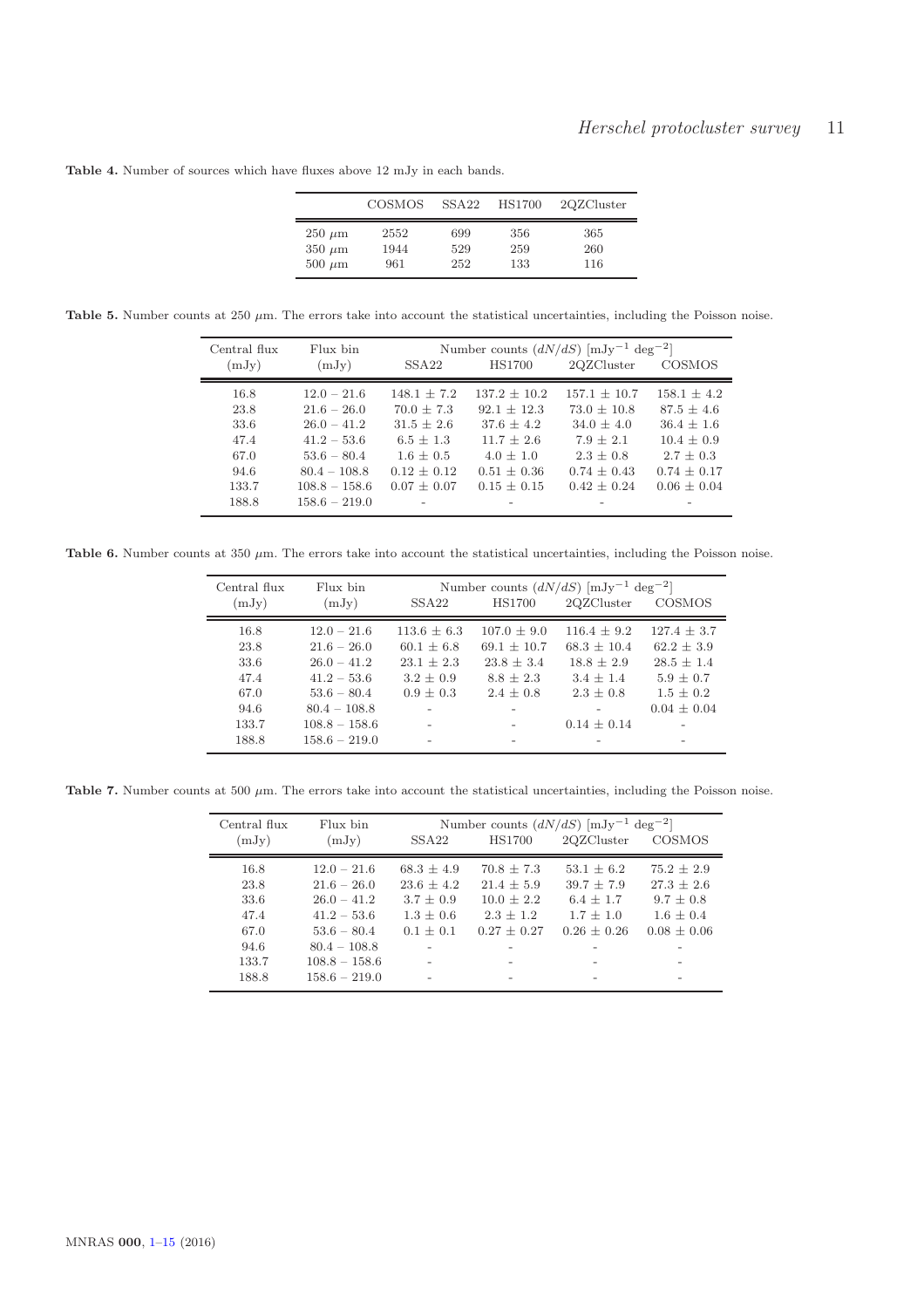Table 8. SPIRE sources catalogue of 2QZCluster. The full table is available online.

| 2QZCluster-SPIRE1<br>$54.2 \pm 1.9$<br>0.029424092103377656<br>$127.0 + 2.1$<br>150.81846968368112<br>2QZCluster-SPIRE2<br>150.76480950482065<br>0.22501254698200338<br>$117.9 \pm 1.8$<br>$139.1 \pm 2.4$<br>2QZCluster-SPIRE3<br>$111.4 + 2.4$<br>150.91517959664077<br>0.3909833462929028<br>$55.2 + 1.8$<br>2QZCluster-SPIRE4<br>$97.4 + 2.2$<br>$54.2 + 1.8$<br>151.02463506680982<br>0.1206541823404277<br>2QZCluster-SPIRE5<br>151.04455762206453<br>0.4047339937359634<br>$93.6 + 2.3$<br>$61.3 \pm 1.8$<br>2QZCluster-SPIRE6<br>$84.1 + 2.3$<br>$58.9 + 1.8$<br>151.07930718745527<br>0.12006911913976963 | <b>ID</b>         | R.A.<br>(J2000)    | Dec.<br>(J2000)     | $S_{250}$<br>(mJy) | S <sub>350</sub><br>(mJy) | $S_{500}$<br>(mJy)                                                                                                                            |
|--------------------------------------------------------------------------------------------------------------------------------------------------------------------------------------------------------------------------------------------------------------------------------------------------------------------------------------------------------------------------------------------------------------------------------------------------------------------------------------------------------------------------------------------------------------------------------------------------------------------|-------------------|--------------------|---------------------|--------------------|---------------------------|-----------------------------------------------------------------------------------------------------------------------------------------------|
| 2QZCluster-SPIRE8<br>150.7066091154151<br>0.2830585502030584<br>$67.4 \pm 2.3$<br>$54.5 \pm 1.8$<br>2QZCluster-SPIRE9<br>$64.4 + 2.2$<br>$22.2 + 1.9$<br>150.94968775985714<br>0.33116978814976                                                                                                                                                                                                                                                                                                                                                                                                                    | 2QZCluster-SPIRE7 | 151.11225122198036 | 0.17674219593981788 | $66.1 + 2.2$       | $36.2 + 2.1$              | $24.6 + 2.2$<br>$71.4 + 2.3$<br>$21.2 + 2.4$<br>$26.5 + 2.4$<br>$24.2 + 2.2$<br>$31.3 + 2.3$<br>$13.2 + 2.1$<br>$18.4 \pm 2.2$<br>$0.0 + 2.1$ |

Table 9. SPIRE sources catalogue of HS1700. The full table is available online.

| <b>ID</b>             | R.A.               | Dec.              | $S_{250}$     | $S_{350}$     | $S_{500}$      |
|-----------------------|--------------------|-------------------|---------------|---------------|----------------|
|                       | (J2000)            | (J2000)           | (mJy)         | (mJy)         | (mJy)          |
| HS1700-SPIRE1         | 255.53646683056928 | 64.2060083253161  | $422.6 + 3.1$ | $181.4 + 1.9$ | $67.3 + 2.4$   |
| HS1700-SPIRE2         | 255.07094202680116 | 64.36337246187729 | $112.4 + 2.2$ | $49.0 + 1.9$  | $19.5 \pm 2.2$ |
| HS1700-SPIRE3         | 255.10511462429938 | 64.14686204692669 | $86.2 + 2.4$  | $51.5 + 2.0$  | $21.4 + 2.1$   |
| HS1700-SPIRE4         | 255.15806474143926 | 64.22916135482777 | $85.8 + 2.5$  | $60.5 + 1.8$  | $27.9 + 2.2$   |
| HS1700-SPIRE5         | 254.99437853070503 | 64.26410380634614 | $70.8 + 2.1$  | $76.4 + 1.7$  | $51.2 + 2.2$   |
| HS1700-SPIRE6         | 254.91863041158092 | 64.21174308418698 | $76.7 + 2.4$  | $44.4 + 1.7$  | $17.6 + 2.3$   |
| HS1700-SPIRE7         | 255.22359843297363 | 64.38646521955137 | $65.7 + 2.2$  | $21.3 + 1.9$  | $13.0 + 2.3$   |
| HS1700-SPIRE8         | 254.82938021291324 | 64.17873107989598 | $68.7 + 2.3$  | $59.4 + 1.7$  | $27.6 + 2.2$   |
| HS1700-SPIRE9         | 255.20168755944053 | 64.25859055126669 | $66.3 + 2.2$  | $35.3 + 2.1$  | $16.2 + 2.2$   |
| <b>HS1700-SPIRE10</b> | 255.1823543841818  | 64.03153372522755 | $64.7 + 2.2$  | $64.8 + 1.9$  | $31.2 + 2.1$   |

Table 10. SPIRE sources catalogue of SSA22. The full table is available online.

| <b>ID</b>     | R.A.<br>(J2000)    | Dec.<br>(J2000)     | $S_{250}$<br>(mJy)  | $S_{350}$<br>(mJy)  | $S_{500}$<br>(mJy) |
|---------------|--------------------|---------------------|---------------------|---------------------|--------------------|
| SSA22-SPIRE1  | 334.264444128561   | 0.6764415586203842  | $135.3\AA\&2.2$     | $71.3\hat{A}\$1.9$  | $30.4\AA$ ś2.3     |
| SSA22-SPIRE2  | 334.57160684240256 | 0.49219161422544583 | $93.3\AA\&2.2$      | $76.7\hat{A}$ \$1.7 | $48.7\AA\&2.3$     |
| SSA22-SPIRE3  | 334.344178441303   | 0.3528652232847903  | $79.2\AA$ ś2.2      | $34.4\AA\&1.9$      | $10.4\AA$ \$2.2    |
| SSA22-SPIRE4  | 334.34457572927244 | 0.607307593915126   | $79.7\hat{A}\,62.4$ | $56.9\hat{A}51.7$   | $21.9\AA\&2.0$     |
| SSA22-SPIRE5  | 334.69745115684617 | 0.3983836901706686  | $72.9\AA\&2.2$      | $29.8\hat{A}51.9$   | $12.8\AA$ \$2.1    |
| SSA22-SPIRE6  | 334.392819716858   | 0.3042332652494624  | $68.9\AA\&2.1$      | $33.2\AA\&1.8$      | 0.0462.1           |
| SSA22-SPIRE7  | 334.23836274598824 | 0.40194158606064945 | $61.8\AA\&2.1$      | $45.8\AA\&1.8$      | $8.8\AA$ \$2.1     |
| SSA22-SPIRE8  | 334.55462830631444 | 0.47701863826781765 | $62.9\AA\&2.1$      | $33.3\AA\&1.8$      | $18.3\AA\&2.0$     |
| SSA22-SPIRE9  | 334.3848999033597  | 0.2912395866246295  | $57.5\hat{A}$ \$2.1 | $49.6\hat{A}51.7$   | $45.7\AA$ \$2.2    |
| SSA22-SPIRE10 | 334.58002216598203 | 0.35006798763473185 | $64.3\AA\&2.3$      | $51.3\AA\&2.0$      | $30.6\AA\&2.3$     |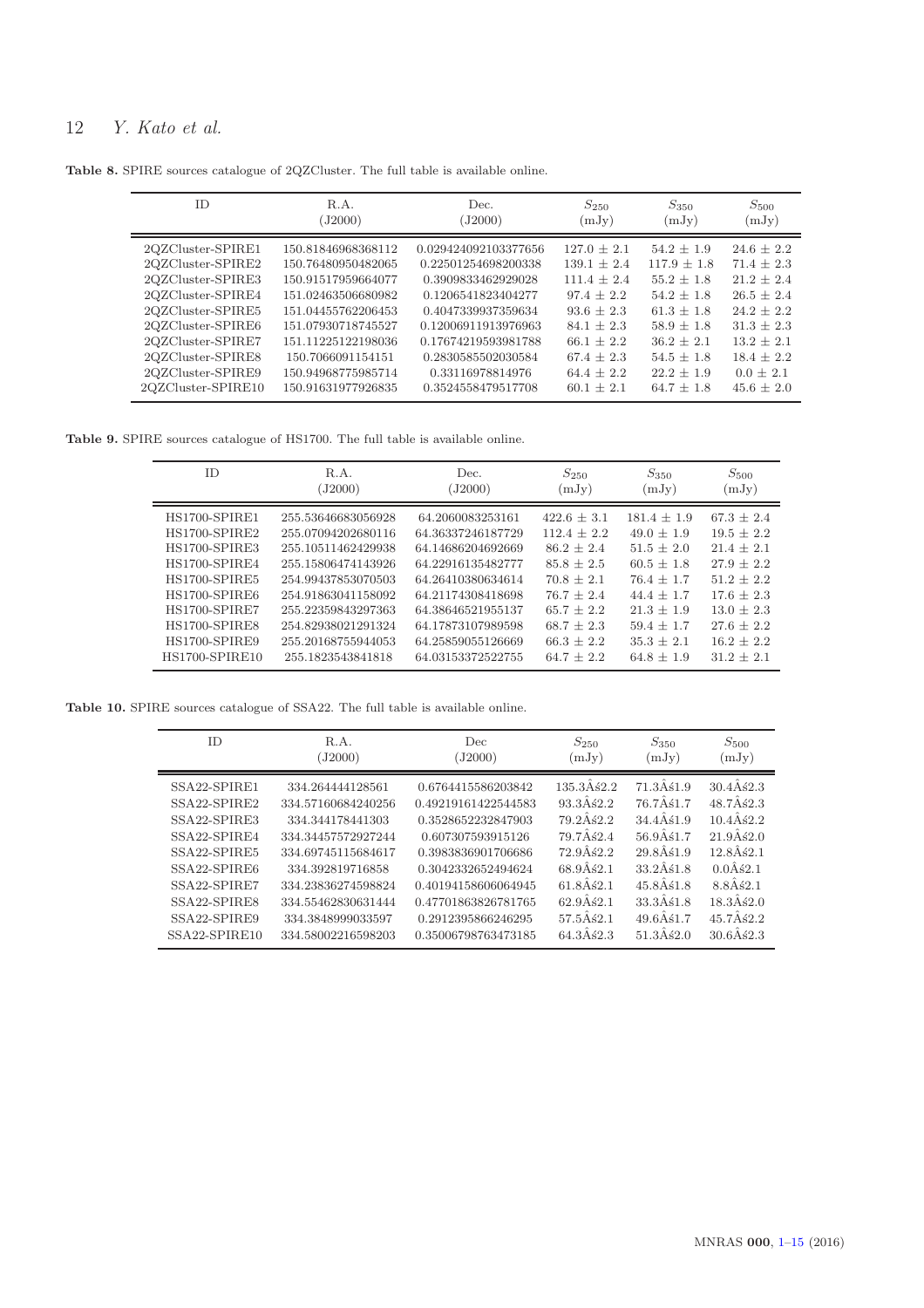$2QZCluster-SPIRE353 150.916183$ <br> $2QZCluster-SPIRE372 150.935267$ 

2QZCluster-SPIRE372

| ID<br>(SPIRE)                                                                                                   | R.A.<br>(J2000)                                                    | Dec<br>(J2000)                                           | $S_{250}$<br>(mJy)                                                                     | $S_{350}$<br>(mJy)                                                                   | $S_{500}$<br>(mJy)                                                                 | Counterpart                                                                                | R.A.<br>(J2000)                                                    | Dec<br>(J2000)                                           | $\text{Sepa.}^a$<br>$(\text{arcsec})$ | $p$ -value <sup>b</sup>                        | Member <sup>c</sup>                            |
|-----------------------------------------------------------------------------------------------------------------|--------------------------------------------------------------------|----------------------------------------------------------|----------------------------------------------------------------------------------------|--------------------------------------------------------------------------------------|------------------------------------------------------------------------------------|--------------------------------------------------------------------------------------------|--------------------------------------------------------------------|----------------------------------------------------------|---------------------------------------|------------------------------------------------|------------------------------------------------|
|                                                                                                                 |                                                                    |                                                          |                                                                                        |                                                                                      |                                                                                    | Colour-selected bright SPIRE sources                                                       |                                                                    |                                                          |                                       |                                                |                                                |
| 2QZCluster-SPIRE10                                                                                              | 150.916320                                                         | 0.352456                                                 | $60.1 \pm 2.1$                                                                         | $64.7 \pm 1.8$                                                                       | $45.6 \pm 2.0$                                                                     | $QZC-C1-HA E02(QSO)$                                                                       | 150.915790                                                         | 0.353000                                                 | 2.73                                  | < 0.01                                         | Secure                                         |
|                                                                                                                 |                                                                    |                                                          |                                                                                        |                                                                                      |                                                                                    | at least one SPIRE band above 12 mJy sources                                               |                                                                    |                                                          |                                       |                                                |                                                |
| 2QZCluster-SPIRE124<br>2QZCluster-SPIRE239<br>2QZCluster-SPIRE251<br>2QZCluster-SPIRE261<br>2QZCluster-SPIRE353 | 150.965998<br>151.069470<br>150.885551<br>150.852526<br>150.916183 | 0.249463<br>0.310488<br>0.168325<br>0.155903<br>0.187292 | $21.9 \pm 2.2$<br>$15.4 \pm 2.2$<br>$15.5 \pm 2.2$<br>$15.8 \pm 2.3$<br>$14.4 \pm 2.7$ | $14.2 \pm 1.8$<br>$4.1 \pm 1.8$<br>$6.8 \pm 2.0$<br>$13.8 \pm 1.8$<br>$12.1 \pm 1.8$ | $9.7 \pm 2.2$<br>$6.9 \pm 2.3$<br>$3.7 \pm 2.3$<br>$12.1 \pm 2.2$<br>$3.0 \pm 2.1$ | $QZC-C1-HA E03(QSO)$<br>QZC-C1-HAE20<br>$OZC-C1-HA E09$<br>$QZC-C1-HA E05$<br>QZC-C1-HAE16 | 150.964920<br>151.069750<br>150.887370<br>150.854380<br>150.915750 | 0.250583<br>0.309167<br>0.167917<br>0.155694<br>0.187722 | 5.60<br>4.86<br>6.71<br>6.72<br>2.20  | < 0.01<br>< 0.01<br>< 0.01<br>< 0.01<br>< 0.01 | Secure<br>Secure<br>Secure<br>Secure<br>Secure |

 $\pm$  2.7 12.1  $\pm$  1.8 3.0  $\pm$  2.1 QZC-C1-HAE16 150.915750 0.187722 2.20 <0.01 Secure

 $2 \pm 2.2$   $16.2 \pm 1.8$   $14.0 \pm 2.1$  QZC-C1-HAE15  $150.932670$   $0.238944$   $9.39$   $0.01$  Secure

Notes. (a): Separation between SPIRE source and counterparts. (b): p-value based on [Downes](#page-9-73) et al. [\(1986](#page-9-73)). (c): We classify sources with  $p \le 0.05$  as secure, and those with  $p \le 0.05$  as secure, and those with  $0.05 < p \leq 0.10$  as tentative counterparts.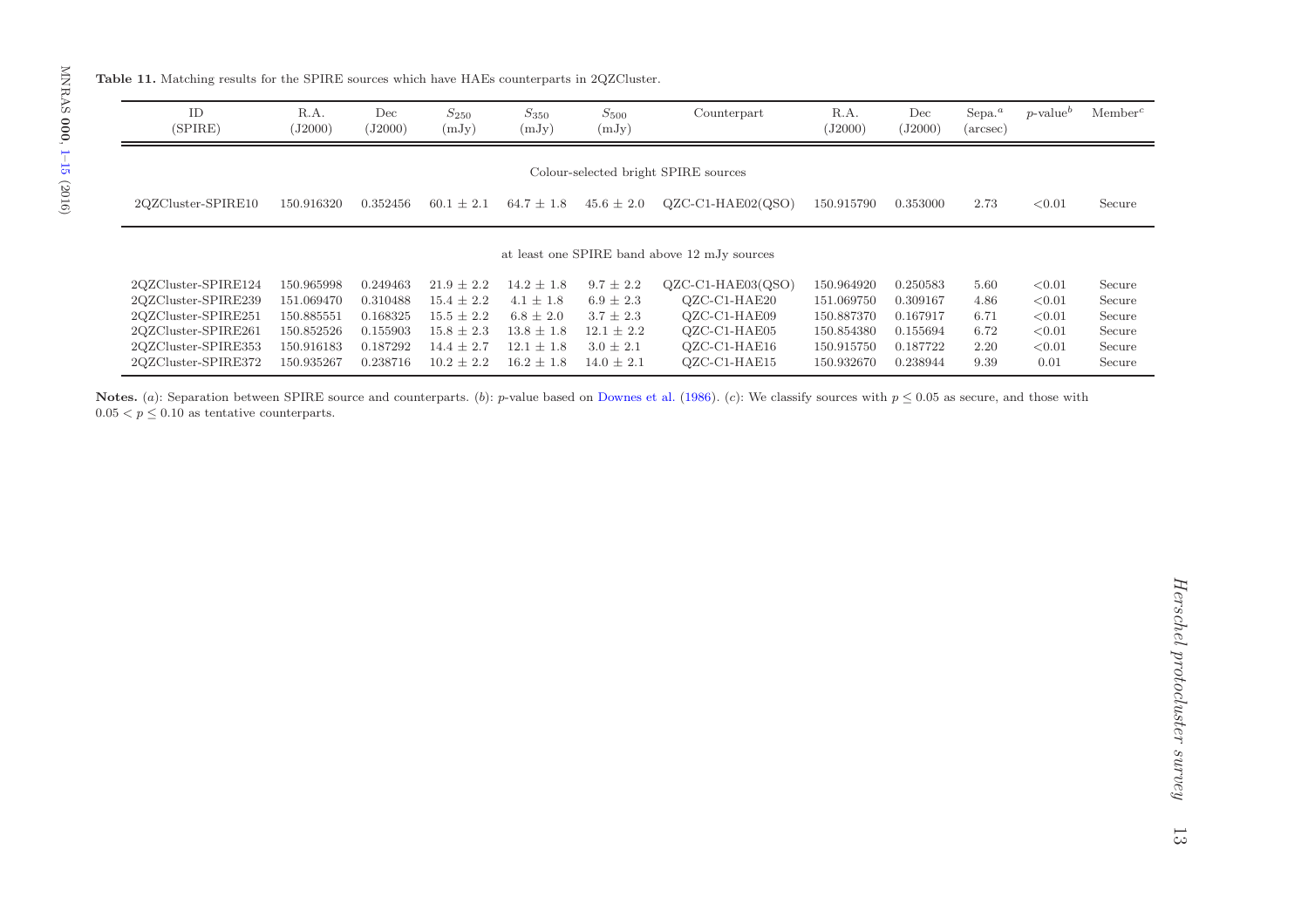| ID<br>(SPIRE)                     | R.A.<br>(J2000) | Dec<br>(J2000) | $\mathcal{S}_{250}$<br>(mJy) | $S_{350}$<br>(mJy) | $S_{500}$<br>(mJy)                           | ID<br>(Count.)           | R.A.<br>(J2000)      | Dec<br>(J2000)     | $z^a$                                            | $Sepa.^b$<br>$(\text{arcsec})$ | $p$ -value <sup><math>c</math></sup> | $M$ ember <sup><math>d</math></sup> |
|-----------------------------------|-----------------|----------------|------------------------------|--------------------|----------------------------------------------|--------------------------|----------------------|--------------------|--------------------------------------------------|--------------------------------|--------------------------------------|-------------------------------------|
|                                   |                 |                |                              |                    | Colour-selected bright SPIRE sources         |                          |                      |                    |                                                  |                                |                                      |                                     |
| HS1700-SPIRE21                    | 255.3951        | 64.2484        | $52.5 \pm 2.2$               | $41.2 \pm 1.7$     | $21.1 \pm 2.2$                               | BNB1                     | 255.3953             | 64.2479            | ${\sim}2.00^e$                                   | 1.63                           | < 0.01                               | Secure                              |
|                                   |                 |                |                              |                    |                                              | <b>BX980</b>             | 255.3987             | 64.2490            |                                                  | 6.13                           | 0.32                                 | Not                                 |
| HS1700-SPIRE42                    | 255.2428        | 64.2196        | $40.0 \pm 2.3$               | $46.4 \pm 1.8$     | $34.3 \pm 2.1$                               | DRG46                    | 255.2419             | 64.2195            |                                                  | 1.37                           | < 0.01                               | Secure                              |
|                                   |                 |                |                              |                    |                                              | HaNB2                    | 255.2417             | 64.2196            | $\overline{\phantom{a}}$                         | 1.75                           | < 0.01                               | Secure                              |
| HS1700-SPIRE24                    | 255.3349        | 64.2403        | $51.5 \pm 2.3$               | $63.0 \pm 2.0$     | $49.3 \pm 2.2$                               | DRG53                    | 255.3378             | 64.2395            | $\sim 2.3^{f}$                                   | 5.36                           | 0.03                                 | Secure                              |
|                                   |                 |                |                              |                    |                                              | $HaNB10*$                | 255.3399             | 64.2384            | 2.289(abs)                                       | 10.43                          | 0.10                                 | Tentative                           |
|                                   |                 |                |                              |                    |                                              | $BX913*$<br><b>BX928</b> | 255.3399<br>255.3318 | 64.2385<br>64.2405 | 2.289(abs), 2.291(neb)<br>$2.755$ (Ly $\alpha$ ) | 10.29<br>4.92                  | 0.05<br>0.22                         | Tentative<br>Not                    |
|                                   |                 |                |                              |                    | Colour-selected faint SPIRE sources          |                          |                      |                    |                                                  |                                |                                      |                                     |
| HS1700-SPIRE321                   | 255.2732        | 64.2046        | $13.7 \pm 2.4$               | $20.2 \pm 1.8$     | $15.9 \pm 2.1$                               | $BNB41*$                 | 255.2688             | 64.2027            | 2.287(abs)                                       | 9.64                           | 0.05                                 | Secure                              |
|                                   |                 |                |                              |                    |                                              | $MD109*$                 | 255.2687             | 64.2026            | 2.293(abs, neb)                                  | 10.09                          | 0.02                                 | Secure                              |
|                                   |                 |                |                              |                    |                                              | $DRG38+$                 | 255.2669             | 64.2032            | $2.286$ (emi)                                    | 10.98                          | 0.10                                 | Tentative                           |
|                                   |                 |                |                              |                    |                                              | $BNB16+$                 | 255.2670             | 64.2033            | $2.290$ (emi)                                    | 10.53                          | 0.05                                 | Tentative                           |
|                                   |                 |                |                              |                    | at least one SPIRE band above 12 mJy sources |                          |                      |                    |                                                  |                                |                                      |                                     |
| HS1700-SPIRE70                    | 255.2827        | 64.2586        | $31.1 \pm 2.2$               | $21.4 \pm 1.9$     | $11.0 \pm 2.0$                               | <b>BNB155</b>            | 255.2811             | 64.2574            | $2.290$ (Ly $\alpha$ )                           | 5.13                           | 0.01                                 | Secure                              |
|                                   |                 |                |                              |                    |                                              | HaNB27                   | 255.2873             | 64.2578            |                                                  | 7.81                           | 0.06                                 | Tentative                           |
|                                   | 255.4358        | 64.2607        | $30.3 \pm 2.2$               | $16.9 \pm 1.7$     | $6.0 \pm 2.1$                                | <b>BNB139</b>            | 255.4331             | 64.2622            |                                                  | 6.85                           | 0.02                                 | Secure                              |
|                                   |                 |                |                              |                    |                                              |                          |                      |                    |                                                  |                                |                                      |                                     |
| HS1700-SPIRE78<br>HS1700-SPIRE142 | 255.2668        | 64.2469        | $22.7 \pm 2.2$               | $12.0 \pm 1.8$     | $1.8 \pm 2.2$                                | HaNB83<br>HaNB76         | 255.2653<br>255.2661 | 64.2487<br>64.2461 |                                                  | 6.67<br>3.06                   | 0.04<br>0.01                         | Secure<br>Secure                    |

<span id="page-13-1"></span><span id="page-13-0"></span>Notes. (a): Redshift information of counterparts. (b): Separation between SPIRE source and counterparts. (c): p-value based on [Downes](#page-9-73) et al. [\(1986](#page-9-73)). (d): We classify sources with  $p \leq 0.05$  as secure, and those with  $0.05 < p \leq 0.10$  as tentative counterparts. (e): BNB1 is identified as a  $\tilde{a}$ AIJLo-BAL $\tilde{a}$ AI QSO and therefore it is difficult to measure redshift. (f): Photometric redshift from [Chapman](#page-9-74) et al. [\(2015](#page-9-74)).